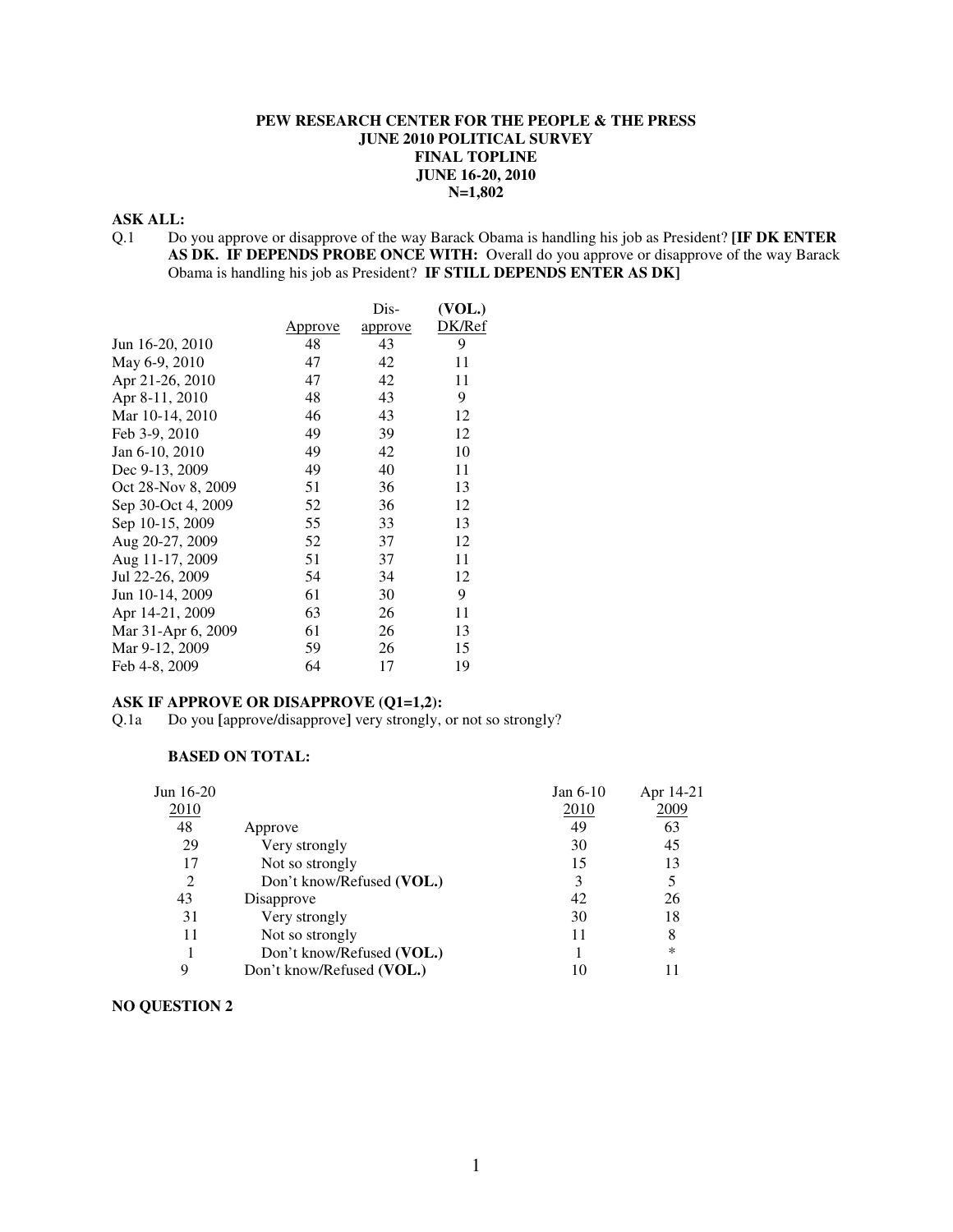# **RANDOMIZE Q.3 AND Q.4**

## **ASK ALL:**

Q.3 Do you approve or disapprove of the job the Republican leaders in Congress are doing? **[IF DK ENTER AS DK. IF DEPENDS PROBE ONCE WITH:** Overall do you approve or disapprove of the job the Republican leaders in Congress are doing? **IF STILL DEPENDS ENTER AS DK]** 

|                       |         | Dis-    | (VOL.) |                       |         | Dis-    | (VOL.) |
|-----------------------|---------|---------|--------|-----------------------|---------|---------|--------|
|                       | Approve | approve | DK/Ref |                       | Approve | approve | DK/Ref |
| Jun 16-20, 2010       | 31      | 55      | 14     | July, 1999            | 36      | 45      | 19     |
| Apr 8-11, 2010        | 30      | 56      | 14     | June, 1999            | 37      | 46      | 17     |
| Mar 10-14, 2010       | 25      | 59      | 16     | May, 1999             | 38      | 44      | 18     |
| Jan 6-10, 2010        | 27      | 57      | 16     | March, 1999           | 38      | 47      | 15     |
| Dec 9-13, 2009        | 29      | 51      | 20     | February, 1999        | 37      | 51      | 12     |
| Sep 30-Oct 4, 2009    | 24      | 60      | 17     | January, 1999         | 38      | 50      | 12     |
| Jun 10-14, 2009       | 29      | 56      | 15     | Early December, 1998  | 38      | 49      | 13     |
| Mar 9-12, 2009        | 28      | 51      | 21     | November, 1998        | 41      | 48      | 11     |
| Feb 4-8, 2009         | 34      | 51      | 15     | Early September, 1998 | 44      | 37      | 19     |
| Early October, 2006   | 33      | 56      | 11     | Early August, 1998    | 43      | 37      | 20     |
| June, 2006            | 30      | 53      | 17     | June, 1998            | 42      | 38      | 20     |
| March, 2006           | 32      | 50      | 18     | May, 1998             | 40      | 41      | 19     |
| January, 2006         | 33      | 52      | 15     | April, 1998           | 41      | 40      | 19     |
| Early November, 2005  | 33      | 50      | 17     | March, 1998           | 43      | 39      | 18     |
| Early October, 2005   | 32      | 52      | 16     | January, 1998         | 43      | 41      | 16     |
| Mid-September, 2005   | 36      | 49      | 15     | November, 1997        | 41      | 43      | 16     |
| Mid-May, 2005         | 35      | 50      | 15     | August, 1997          | 42      | 44      | 14     |
| Mid-March, 2005       | 39      | 44      | 17     | June, 1997            | 33      | 50      | 17     |
| Early February, 2004  | 41      | 42      | 17     | May, 1997             | 40      | 44      | 16     |
| January, 2003         | 48      | 37      | 15     | April, 1997           | 40      | 44      | 16     |
| June, 2002            | 50      | 34      | 16     | February, 1997        | 44      | 42      | 14     |
| May, 2002             | 49      | 34      | 17     | January, 1997         | 38      | 47      | 15     |
| February, 2002        | 56      | 24      | 20     | November, 1996        | 40      | 43      | 17     |
| Early September, 2001 | 43      | 39      | 18     | July, 1996            | 38      | 48      | 14     |
| June, 2001            | 40      | 40      | 20     | June, 1996            | 36      | 50      | 14     |
| May, 2001             | 45      | 36      | 19     | April, 1996           | 39      | 46      | 15     |
| April, 2001           | 45      | 30      | 25     | March, 1996           | 35      | 51      | 14     |
| January, 2001         | 43      | 36      | 21     | February, 1996        | 33      | 53      | 14     |
| <b>July</b> , 2000    | 36      | 46      | 18     | January, 1996         | 36      | 54      | 10     |
| May, 2000             | 40      | 42      | 18     | October, 1995         | 36      | 51      | 13     |
| March, 2000           | 38      | 43      | 19     | September, 1995       | 36      | 50      | 14     |
| February, 2000        | 40      | 43      | 17     | August, 1995          | 38      | 45      | 17     |
| January, 2000         | 39      | 41      | 20     | June, 1995            | 41      | 45      | 14     |
| December, 1999        | 38      | 42      | 20     | April, 1995           | 44      | 43      | 13     |
| October, 1999         | 34      | 50      | 16     | March, 1995           | 43      | 39      | 18     |
| Late September, 1999  | 34      | 46      | 20     | December, 1994        | 52      | 28      | 20     |
| <b>August</b> , 1999  | 40      | 44      | 16     |                       |         |         |        |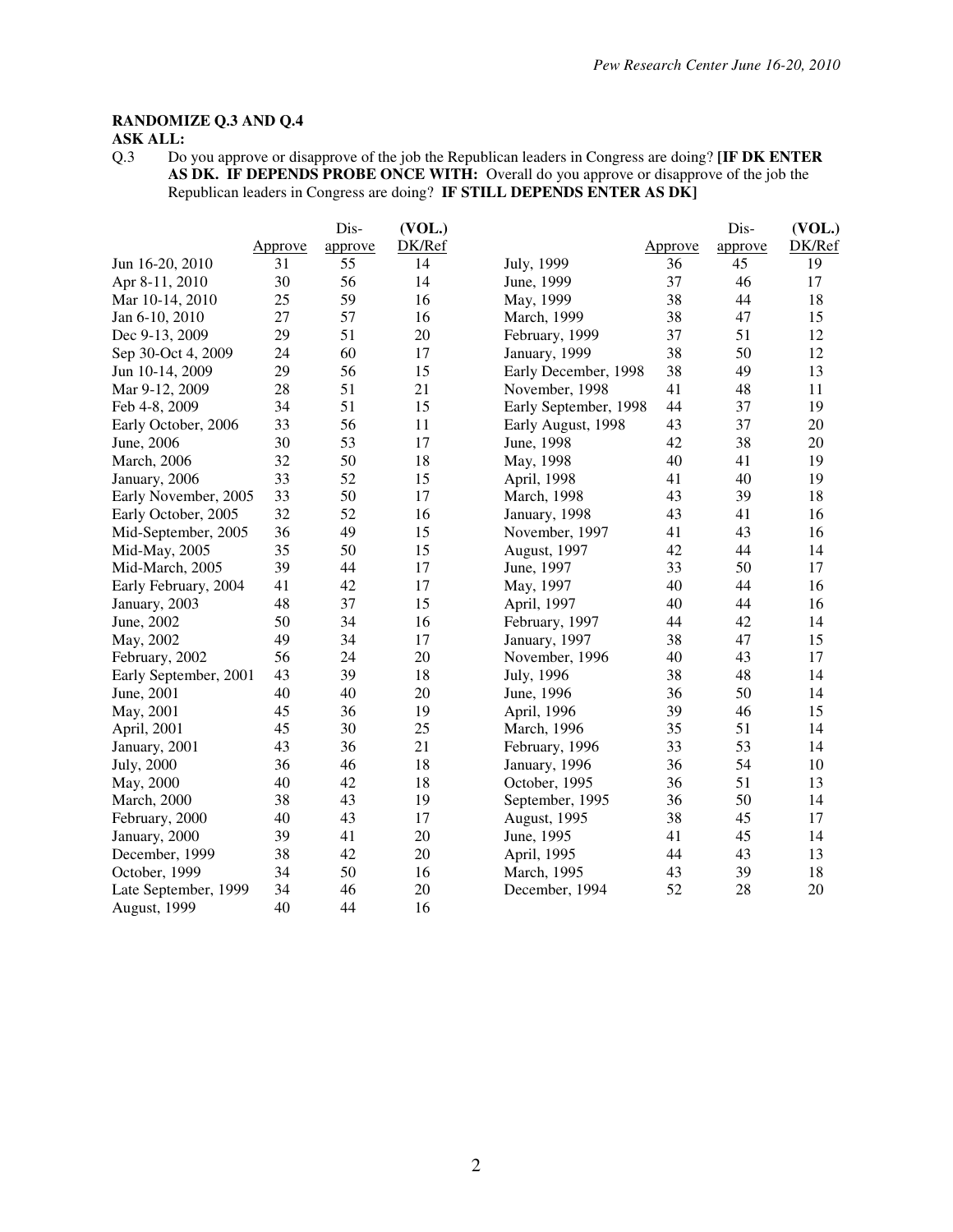### **RANDOMIZE Q.3 AND Q.4**

#### **ASK ALL:**

Q.4 Do you approve or disapprove of the job the Democratic leaders in Congress are doing? **[IF DK ENTER AS DK. IF DEPENDS PROBE ONCE WITH:** Overall do you approve or disapprove of the job the Democratic leaders in Congress are doing? **IF STILL DEPENDS ENTER AS DK]**

|                       |                | Dis-    | (VOL.) |
|-----------------------|----------------|---------|--------|
|                       | <u>Approve</u> | approve | DK/Ref |
| Jun 16-20, 2010       | 35             | 53      | 12     |
| Apr 8-11, 2010        | 38             | 51      | 11     |
| Mar 10-14, 2010       | 31             | 57      | 12     |
| Jan 6-10, 2010        | 35             | 53      | 11     |
| Dec 9-13, 2009        | 36             | 47      | 17     |
| Sep 30-Oct 4, 2009    | 33             | 53      | 15     |
| Jun 10-14, 2009       | 42             | 45      | 13     |
| Mar 9-12, 2009        | 47             | 35      | 18     |
| Feb 4-8, 2009         | 48             | 38      | 14     |
| August, 2008          | 31             | 58      | 11     |
| January, 2008         | 31             | 53      | 16     |
| November, 2007        | 35             | 50      | 15     |
| October, 2007         | 31             | 54      | 15     |
| July, 2007            | 33             | 54      | 13     |
| June, 2007            | 34             | 49      | 17     |
| April, 2007           | 36             | 43      | 21     |
| March, $20071$        | 37             | 42      | 21     |
| February, 2007        | 41             | 36      | 23     |
| Mid-January, 2007     | 39             | 34      | 27     |
| Early October, 2006   | 35             | 53      | 12     |
| June, 2006            | 32             | 50      | 18     |
| March, 2006           | 34             | 46      | 20     |
| January, 2006         | 34             | 48      | 18     |
| Early November, 2005  | 36             | 44      | 20     |
| Early October, 2005   | 32             | 48      | 20     |
| Mid-September, 2005   | 36             | 45      | 19     |
| Mid-May, 2005         | 39             | 41      | 20     |
| Mid-March, 2005       | 37             | 44      | 19     |
| Early February, 2004  | 38             | 42      | 20     |
| June, 2002            | 47             | 36      | 17     |
| May, 2002             | 42             | 37      | 21     |
| February, 2002        | 49             | 30      | 21     |
| Early September, 2001 | 49             | 30      | 21     |
| June, 2001            | 50             | 28      | 22     |

**NO QUESTIONS 5-9** 

 $\overline{a}$ 

<sup>1</sup> In March 2007 the question was worded: "Do you approve or disapprove of the policies and proposals of the Democratic leaders in Congress?"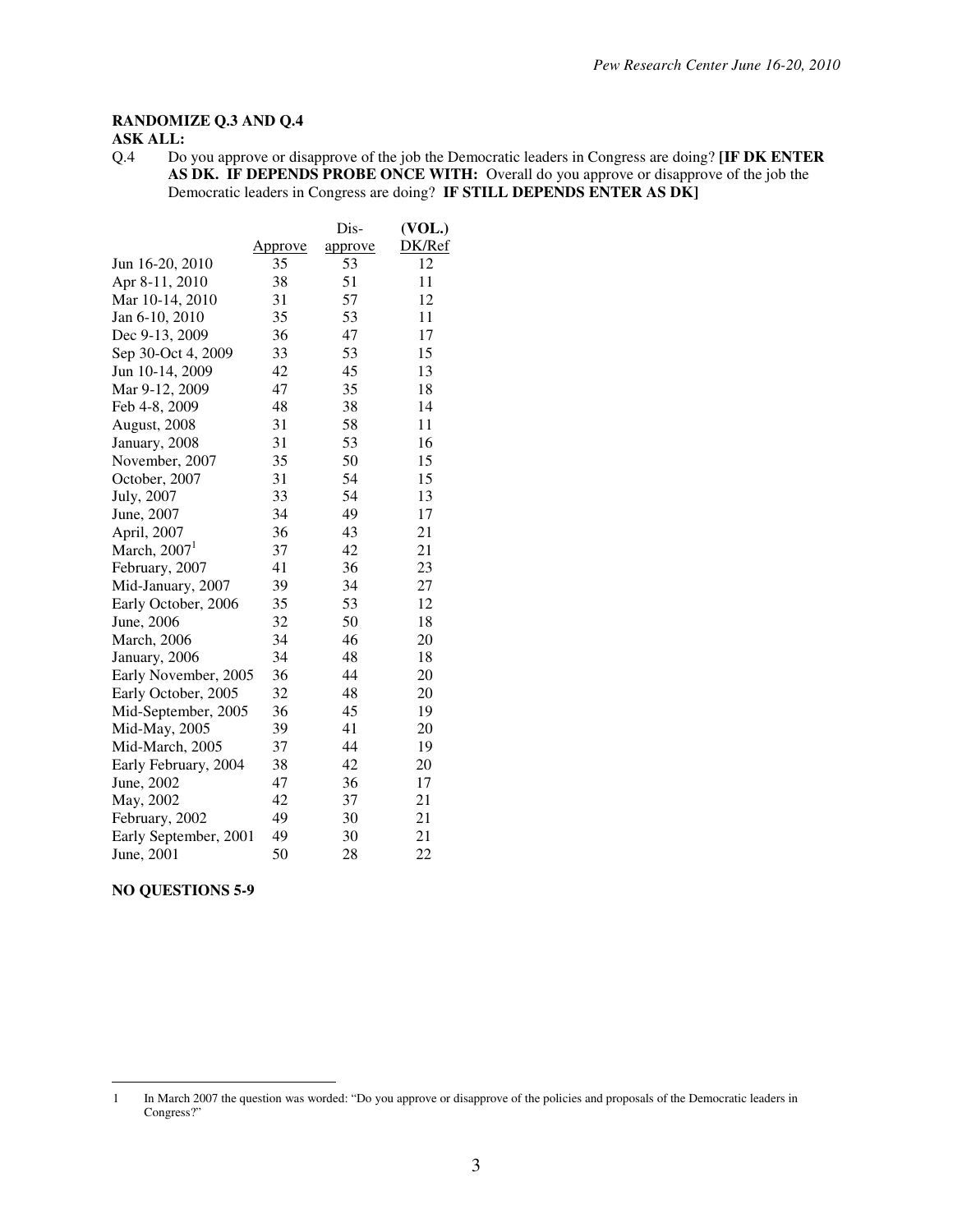### **ASK ALL:**

The congressional elections will be coming up later this year …

CAMPNII How closely have you followed news about candidates and election campaigns in your state and district? Have you followed it very closely, fairly closely, not too closely, or not at all closely?

|                            | Very    | Fairly  |         | Not too Not at all | (VOL.)       |
|----------------------------|---------|---------|---------|--------------------|--------------|
|                            | closely | closely | closely | closely            | DK/Ref       |
| Jun 16-20, 2010            | 15      | 33      | 31      | 20                 | $\ast$       |
| 2006 Election              |         |         |         |                    |              |
| Early November, 2006       | 27      | 37      | 18      | 17                 | $\mathbf{1}$ |
| Late October, 2006 $(RVs)$ | 27      | 45      | 17      | 11                 | *            |
| Early October, 2006        | 21      | 38      | 25      | 15                 | 1            |
| Early September, 2006      | 16      | 32      | 28      | 23                 | $\mathbf{1}$ |
| August, 2006               | 20      | 29      | 28      | 22                 | $\mathbf{1}$ |
| June, 2006                 | 18      | 30      | 29      | 21                 | 2            |
| May, 2006                  | 18      | 28      | 30      | 23                 | $\mathbf{1}$ |
| 2002 Election              |         |         |         |                    |              |
| Early November, 2002 (RVs) | 27      | 46      | 18      | 9                  | $\ast$       |
| Late October, 2002 $(RVs)$ | 28      | 34      | 24      | 13                 | 1            |
| Early October, 2002 (RVs)  | 21      | 46      | 22      | 10                 | 1            |
| Early September, 2002      | 17      | 29      | 29      | 24                 | $\mathbf{1}$ |
| <b>1998 Election</b>       |         |         |         |                    |              |
| Late October, 1998 $(RVs)$ | 26      | 45      | 20      | 9                  | *            |
| Early October, 1998 (RVs)  | 21      | 43      | 24      | 11                 | 1            |
| Early September, 1998      | 17      | 32      | 28      | 23                 | *            |
| Early August, 1998         | 13      | 30      | 28      | 23                 | $\mathbf{1}$ |
| June, 1998                 | 9       | 27      | 33      | 30                 | $\mathbf{1}$ |
| April, 1998                | 16      | 33      | 24      | 27                 | *            |
| 1994 Election              |         |         |         |                    |              |
| November, 1994             | 18      | 42      | 25      | 15                 | *            |
| Late October, 1994         | 14      | 38      | 31      | 16                 | 1            |
| Early October, 1994        | 23      | 34      | 23      | 19                 | 1            |
| September, 1994            | 19      | 34      | 29      | 18                 | *            |
| 1990 Election              |         |         |         |                    |              |
| November, 1990             | 38      | 34      | 17      | 11                 | ∗            |
| October, 1990              | 18      | 32      | 28      | 22                 | $\ast$       |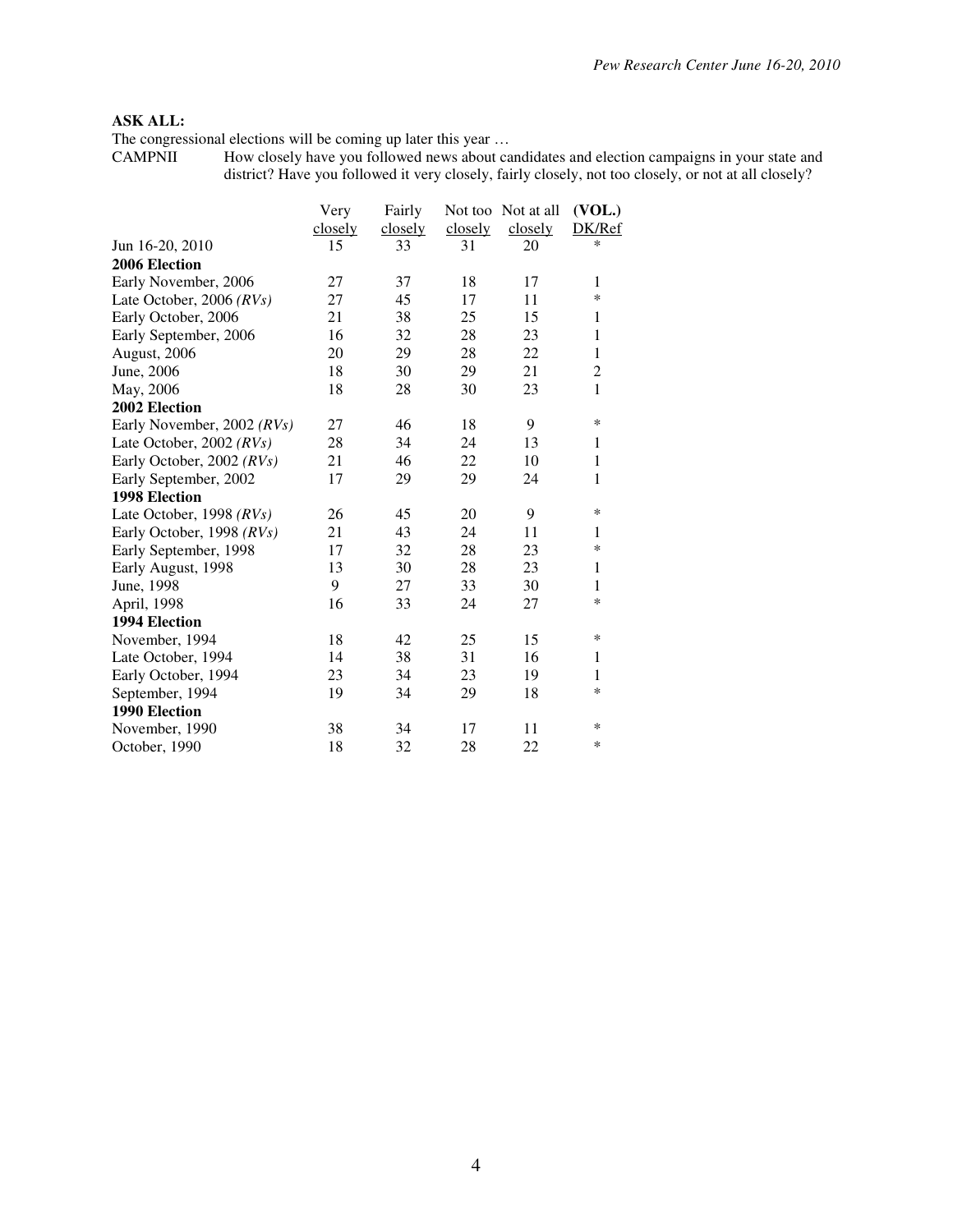# **ASK ALL:**<br>Q.10 If tl

If the elections for U.S. Congress were being held TODAY, would you vote for **[RANDOMIZE:** "the Republican Party's candidate" OR "the Democratic Party's candidate"**]** for Congress in your district?

#### **ASK IF ANSWERED OTHER OR DON'T KNOW (Q.10=3,9):**

Q.10a As of TODAY, do you LEAN more to the **[READ IN SAME ORDER AS Q.10; IF NECESSARY: "**for U.S. Congress in your district"**]**?

|                       |          |      | (VOL.)             |
|-----------------------|----------|------|--------------------|
|                       | Rep/     | Dem/ | Other/             |
|                       | Lean Rep |      | Lean Dem Undecided |
| Jun 16-20, 2010       | 45       | 45   | 10                 |
| Mar 11-21, 2010       | 44       | 44   | 12                 |
| Feb 3-9, 2010         | 42       | 45   | 13                 |
| Jan 6-10, 2010        | 44       | 46   | 10                 |
| Oct 28-Nov 8, 2009    | 42       | 47   | 11                 |
| Aug 20-27, 2009       | 44       | 45   | 10                 |
| 2008 Election         |          |      |                    |
| June, 2008            | 37       | 52   | 11                 |
| 2006 Election         |          |      |                    |
| November, 2006        | 40       | 48   | 12                 |
| Late October, 2006    | 38       | 49   | 13                 |
| Early October, 2006   | 38       | 51   | 11                 |
| September, 2006       | 39       | 50   | 11                 |
| August, 2006          | 41       | 50   | 9                  |
| June, 2006            | 39       | 51   | 10                 |
| April, 2006           | 41       | 51   | 8                  |
| February, 2006        | 41       | 50   | 9                  |
| Mid-September, 2005   | 40       | 52   | 8                  |
| 2004 Election         |          |      |                    |
| June, 2004            | 41       | 48   | 11                 |
| 2002 Election         |          |      |                    |
| Early November, 2002  | 42       | 46   | 12                 |
| Early October, 2002   | 44       | 46   | 10                 |
| Early September, 2002 | 44       | 46   | 10                 |
| June, 2002            | 44       | 46   | 10                 |
| February, 2002        | 46       | 45   | 9                  |
| Early November, 2001  | 44       | 44   | 12                 |
| 2000 Election         |          |      |                    |
| Early November, 2000  | 42       | 48   | 10                 |
| Early October, 2000   | 43       | 47   | 10                 |
| July, 2000            | 43       | 47   | 10                 |
| February, 2000        | 44       | 47   | 9                  |
| October, 1999         | 43       | 49   | 8                  |
| June, 1999            | 40       | 50   | 10                 |
| <b>1998 Election</b>  |          |      |                    |
| Late October, 1998    | 40       | 47   | 13                 |
| Early October, 1998   | 43       | 44   | 13                 |
| Early September, 1998 | 45       | 46   | 9                  |
| Late August, 1998     | 44       | 45   | 11                 |
| Early August, 1998    | 42       | 49   | 9                  |
| June, 1998            | 44       | 46   | 10                 |
| March, 1998           | 40       | 52   | 8                  |
| February, 1998        | 41       | 50   | 9                  |
| January, 1998         | 41       | 51   | 8                  |
|                       |          |      |                    |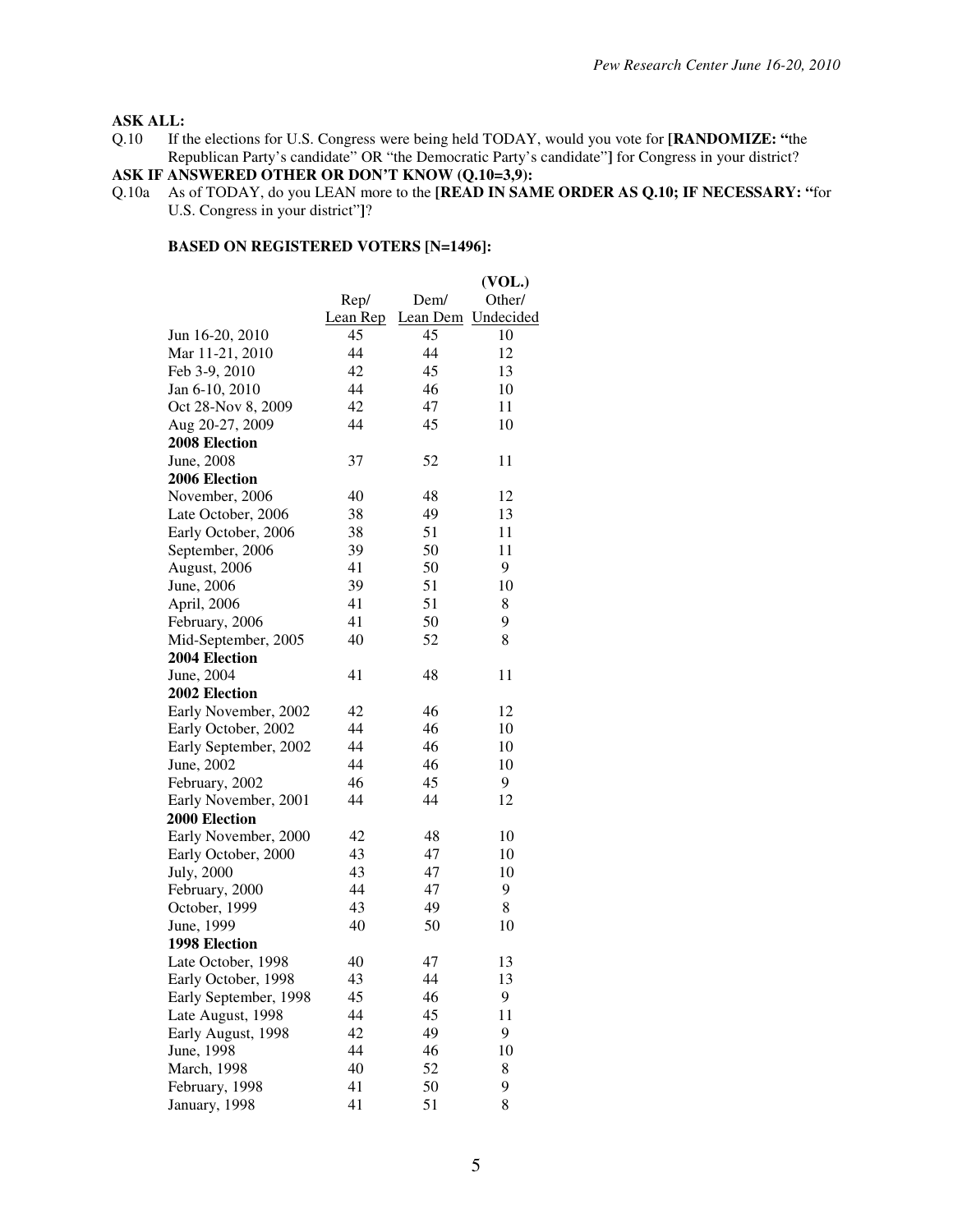#### **Q.10/Q.10a CONTINUED…**

|                       |      |                             | (VOL.) |
|-----------------------|------|-----------------------------|--------|
|                       | Rep/ | Dem/                        | Other/ |
|                       |      | Lean Rep Lean Dem Undecided |        |
| <b>August, 1997</b>   | 45   | 48                          | 7      |
| 1996 Election         |      |                             |        |
| November, $1996^2$    | 44   | 48                          | 8      |
| October, 1996         | 42   | 49                          | 9      |
| Late September, 1996  | 43   | 49                          | 8      |
| Early September, 1996 | 43   | 51                          | 6      |
| July, 1996            | 46   | 47                          | 7      |
| June, 1996            | 44   | 50                          | 6      |
| March, 1996           | 44   | 49                          | 7      |
| January, 1996         | 46   | 47                          | 7      |
| October, 1995         | 48   | 48                          | 4      |
| August, 1995          | 50   | 43                          | 7      |
| 1994 Election         |      |                             |        |
| November, 1994        | 45   | 43                          | 12     |
| Late October, 1994    | 47   | 44                          | 9      |
| Early October, 1994   | 52   | 40                          | 8      |
| September, 1994       | 48   | 46                          | 6      |
| July, 1994            | 45   | 47                          | 8      |
|                       |      |                             |        |

#### **ASK ALL:**

 $\overline{a}$ 

PLANTO1 Thinking ahead to November, do you yourself plan to vote in the Congressional election this November, or not?<sup>3</sup>

#### **ASK IF YES (PLANTO1=1):**

PLANTO2 How certain are you that you will vote? Are you absolutely certain, fairly certain, or not certain?

|                       |         | Yes, plan Absolutely | Fairly  | <b>Not</b>     | No, don't | (VOL.)        |
|-----------------------|---------|----------------------|---------|----------------|-----------|---------------|
|                       | to vote | certain              | certain | certain        | plan to   | <b>DK/Ref</b> |
| Jun 16-20, 2010       | 90      | 69                   | 19      | 2              | 8         | 2             |
| Mar 11-21, 2010       | 91      | 69                   | 20      | $\overline{c}$ | 6         | 3             |
| 2008 Election         |         |                      |         |                |           |               |
| Mid-October, $20084$  | 97      | 92                   | 5       | $\ast$         |           |               |
| Early October, 2008   | 97      | 92                   | 4       |                | 2         |               |
| Late September, 2008  | 97      | 91                   | 6       | $\ast$         |           |               |
| Mid-September, 2008   | 97      | 90                   | 6       |                | 2         |               |
| August, 2008          | 97      | --                   |         |                | 2         |               |
| July, 2008            | 97      |                      |         |                |           |               |
| June, 2008            | 95      | 85                   | 8       | 2              | 2         |               |
| 2006 Election         |         |                      |         |                |           |               |
| November, 2006        | 90      |                      |         |                | 8         |               |
| Late October, 2006    | 94      |                      |         |                |           |               |
| Early October, 2006   | 93      | 75                   | 17      |                |           |               |
| Early September, 2006 | 92      |                      |         |                | 5         |               |
|                       |         |                      |         |                |           |               |

<sup>2</sup> November 1996 trends based on likely voters.<br>3 Ouestion began with "Thinking ahead to Nove

<sup>3</sup> Question began with "Thinking ahead to November," on June 16-20, 2010 and March 11-21, 2010 surveys. Surveys prior to March, 2010 did not ask specifically about voting in the "Congressional election."

<sup>4</sup> In Mid-October 2008 and from Mid-October 2004 to November 2006 and in Early November 2002, the "Yes, Plan to vote" category also includes people who volunteered that they already voted. In November 2006, Early November 2002, Early November, 2000, Late October 1998, November 1996 and November 1994 the question was worded: "Do you yourself plan to vote in the election this Tuesday, or not?"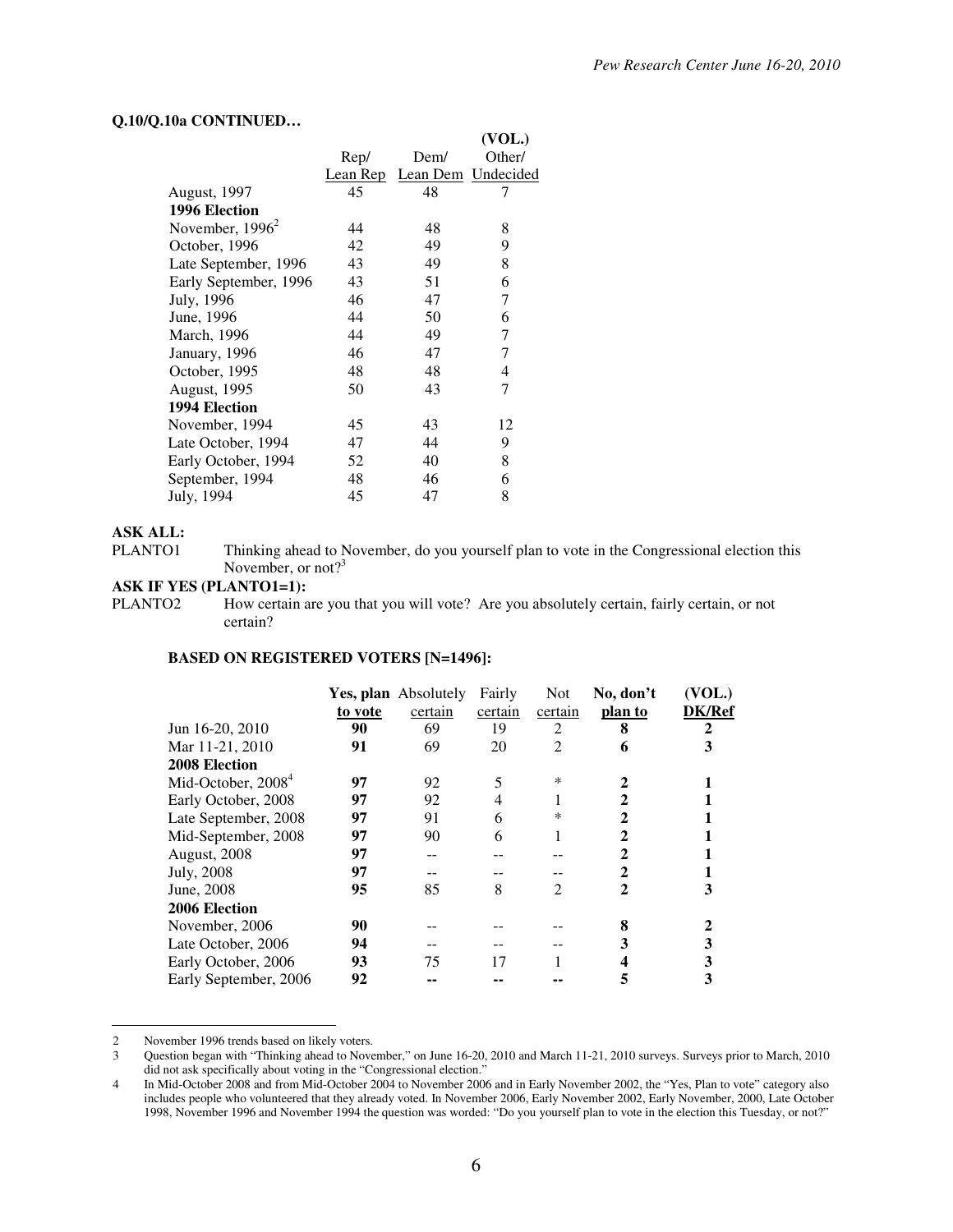# **PLANTO1/PLANTO2 CONTINUED. . .**

|                        |         | Yes, plan Absolutely | Fairly                   | <b>Not</b>     | No, don't               | (VOL.)                  |
|------------------------|---------|----------------------|--------------------------|----------------|-------------------------|-------------------------|
|                        | to vote | certain              | certain                  | certain        | plan to                 | DK/Ref                  |
| 2004 Election          |         |                      |                          |                |                         |                         |
| November, 2004         | 97      | --                   | --                       | --             | $\overline{2}$          | $\mathbf{1}$            |
| Mid-October, 2004      | 98      | --                   | --                       | --             | $\mathbf{1}$            | $\mathbf{1}$            |
| Early October, 2004    | 98      | 91                   | 6                        | $\mathbf{1}$   | $\mathbf{1}$            | $\mathbf{1}$            |
| September, 2004        | 98      | 91                   | 6                        | $\mathbf{1}$   | 1                       | $\mathbf{1}$            |
| August, 2004           | 98      | 89                   | $\,8\,$                  | $\mathbf{1}$   | $\overline{2}$          | $\ast$                  |
| June, 2004             | 96      | 85                   | 10                       | 1              | $\overline{2}$          | $\mathbf{2}$            |
| 2002 Election          |         |                      |                          |                |                         |                         |
| Early November, 2002   | 90      | --                   | --                       | $-$            | 8                       | 2                       |
| Early October, 2002    | 95      | --                   | --                       | $-$            | 3                       | $\overline{2}$          |
| 2000 Election          |         |                      |                          |                |                         |                         |
| Early November, 2000   | 96      | --                   | $-$                      | --             | $\mathbf{3}$            | 1                       |
| Late October, 2000     | 97      | --                   | --                       | --             | $\boldsymbol{2}$        | $\mathbf{1}$            |
| Mid-October, 2000      | 96      | --                   |                          |                | $\overline{\mathbf{2}}$ | $\overline{\mathbf{2}}$ |
| Early October, 2000    | 97      | 87                   | 9                        | 1              | $\overline{2}$          | $\mathbf{1}$            |
| September, 2000        | 95      | 84                   | 10                       | 1              | 3                       | $\boldsymbol{2}$        |
| June, 2000             | 95      | 84                   | 10                       | $\mathbf{1}$   | $\overline{2}$          | $\overline{\mathbf{3}}$ |
| 1998 Election          |         |                      |                          |                |                         |                         |
| Late October, 1998     | 91      | --                   |                          |                | 6                       | $\mathbf{3}$            |
| Early October, 1998    | 92      |                      | --                       | --             | 4                       | 4                       |
| Early September, 1998  | 95      | --                   | --                       | --             | $\overline{2}$          | 3                       |
| Late August, 1998      | 93      | 75                   | 17                       | 1              | 3                       | $\overline{\mathbf{4}}$ |
| June, 1998             | 95      | 74                   | 19                       | $\overline{2}$ | $\overline{\mathbf{3}}$ | $\overline{2}$          |
| 1996 Election          |         |                      |                          |                |                         |                         |
| November, 1996         | 96      | $-$                  | $- -$                    | $-$            | $\boldsymbol{2}$        | $\mathbf{2}$            |
| October, 1996          | 98      | 87                   | 10                       | $\mathbf{1}$   | $\mathbf{1}$            | $\mathbf{1}$            |
| Late September, 1996   | 98      | 89                   | 8                        | $\mathbf{1}$   | $\mathbf{1}$            | $\mathbf{1}$            |
| Early September, 1996  | 96      | 83                   | 11                       | $\overline{2}$ | $\overline{2}$          | $\overline{2}$          |
| July, 1996             | 95      | 82                   | 12                       | $\mathbf{1}$   | 3                       | $\overline{2}$          |
| June, 1996             | 96      | 84                   | 11                       | 1              | $\overline{2}$          | $\overline{2}$          |
| 1994 Election          |         |                      |                          |                |                         |                         |
| November, 1994         | 93      | --                   | --                       | $-$            | 5                       | 2                       |
| October, 1994          | 95      | --                   | $\overline{\phantom{a}}$ | $-$            | 3                       | $\overline{2}$          |
| 1992 Election          |         |                      |                          |                |                         |                         |
| October, 1992          | 98      | 91                   | 6                        | 1              | 1                       | 1                       |
| September, 1992        | 98      | 85                   | 11                       | $\mathfrak{2}$ | 1                       | $\mathbf{1}$            |
| August, 1992           | 97      | 89                   | 8                        | $\ast$         | $\mathbf{1}$            | $\overline{2}$          |
| June, 1992             | 97      | 88                   | $\,8\,$                  | 1              | $\mathbf{1}$            | $\overline{2}$          |
| 1988 Election          |         |                      |                          |                |                         |                         |
| Gallup: November, 1988 | 97      | 87                   | 9                        | $\mathbf{1}$   | $\boldsymbol{2}$        | $\mathbf{1}$            |
|                        | 98      |                      |                          |                | $\mathbf{1}$            | $\mathbf{1}$            |
| October, 1988          |         | $\overline{a}$       | $-$                      | --             |                         |                         |

# **NO QUESTIONS 11-13**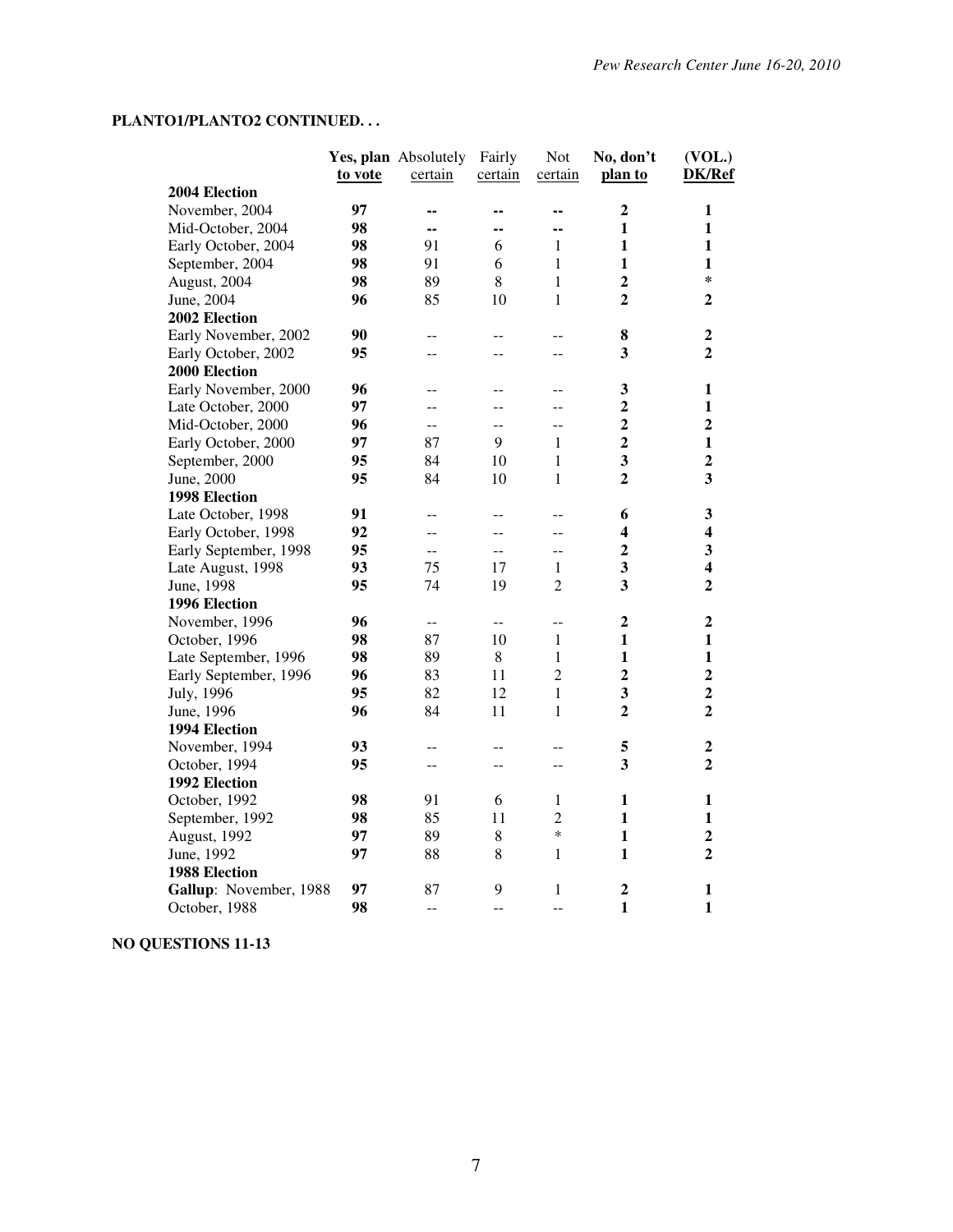#### **ASK FORM 1 ONLY:**

Q.14F1 What will make the biggest difference in how you vote for Congress in your district – national issues, local or state issues, the candidate's political party, or the candidate's character and experience? **[IF MORE THAN ONE, PROBE WITH:** Well, which is most important?**]**

# **BASED ON FORM 1 REGISTERED VOTERS [N=746]:**

|                          |        |                                           |                          |            |                |                | (VOL.)                   |
|--------------------------|--------|-------------------------------------------|--------------------------|------------|----------------|----------------|--------------------------|
|                          |        | National Local/State Political Character/ |                          |            | (VOL.)         | (VOL.)         | DK/                      |
|                          | issues | issues                                    | party                    | Experience | Other          | None           | Ref.                     |
| Jun 16-20, 2010          | 38     | 28                                        | 5                        | 21         | 3              | 1              | 3                        |
| Feb 3-9, 2010            | 31     | 27                                        | 5                        | 30         | $\overline{2}$ | $\ast$         | 5                        |
| 2006 Election            |        |                                           |                          |            |                |                |                          |
| November, 2006           | 34     | 29                                        | 6                        | 22         | 3              | 1              | 5                        |
| September, 2006          | 29     | 33                                        | 5                        | 27         | $\mathbf{1}$   | $\overline{c}$ | $\overline{\mathbf{3}}$  |
| June, 2006               | 30     | 26                                        | 6                        | 33         | $\overline{2}$ | $\ast$         | 3                        |
| 2002 Election            |        |                                           |                          |            |                |                |                          |
| Early November, 2002     | 23     | 38                                        | 7                        | 26         | $\mathfrak{2}$ | *              | 4                        |
| Early October, 2002      | 28     | 35                                        | 5                        | 25         | $\overline{c}$ | $\mathbf{1}$   | 4                        |
| June, 2002               | 26     | 30                                        | 5                        | 33         | $\overline{2}$ | 1              | 3                        |
| 2000 Election            |        |                                           |                          |            |                |                |                          |
| Early October, 2000      | 21     | 42                                        | 9                        | 21         | $\mathbf{1}$   | $\mathbf{1}$   | $\mathfrak s$            |
| July, 2000               | 18     | 40                                        | 6                        | 32         | $\mathbf 1$    | $\mathbf{1}$   | $\overline{2}$           |
| <b>1998 Election</b>     |        |                                           |                          |            |                |                |                          |
| Late October, 1998       | 20     | 39                                        | 5                        | 27         | 3              | $\overline{2}$ | 4                        |
| Early October, 1998      | 23     | 36                                        | 7                        | 28         | $\mathbf{1}$   | $\ast$         | 5                        |
| Early September, 1998    | 22     | 34                                        | 5                        | 33         | $\overline{2}$ | $\ast$         | $\overline{4}$           |
| Early August, 1998       | 20     | 38                                        | 5                        | 31         | $\overline{c}$ | *              | $\overline{\mathcal{L}}$ |
| June, 1998               | 22     | 37                                        | $\overline{\mathcal{L}}$ | 32         | $\mathbf{1}$   | $\mathbf{1}$   | 3                        |
| March, 1998              | 18     | 37                                        | 6                        | 35         | $\mathbf 1$    | 1              | $\overline{2}$           |
| 1996 Election            |        |                                           |                          |            |                |                |                          |
| November, 1996           | 23     | 38                                        | 6                        | 25         | $\overline{c}$ | *              | 6                        |
| October, 1996            | 19     | 45                                        | 7                        | 26         | $\mathbf{1}$   | 1              | 1                        |
| Late September, 1996     | 25     | 38                                        | 6                        | 24         | $\overline{2}$ | $\ast$         | 5                        |
| Early September, 1996    | 18     | 42                                        | 6                        | 30         | $\mathbf{1}$   | $\ast$         | 3                        |
| 1994 Election            |        |                                           |                          |            |                |                |                          |
| November, 1994           | 22     | 38                                        | 5                        | 30         | 1              | $\ast$         | $\overline{4}$           |
| Late October, 1994       | 22     | 38                                        | 3                        | 29         | 3              | 1              | 4                        |
| Early October, 1994      | 22     | 27                                        | 5                        | 39         | $\overline{2}$ | $\mathbf{1}$   | 4                        |
| 1986 Election            |        |                                           |                          |            |                |                |                          |
| CBS/NYT: 10/24-28, 1986  | 22     | 25                                        | 6                        | 40         | 1              | $\mathbf{1}$   | 5                        |
| CBS/NYT: 9/28-10/1, 1986 | 20     | 23                                        | 9                        | 41         | 3              | $\ast$         | $\overline{4}$           |

### **ASK FORM 2 ONLY:**

Q.15F2 What matters more to you as you think about your vote for Congress this fall **[READ AND RANDOMIZE]**?

#### **BASED ON FORM 2 REGISTERED VOTERS [N=750]:**

| Jun $16-20$ |                                       | Late Oct | Early Oct | Early Sep      |
|-------------|---------------------------------------|----------|-----------|----------------|
| 2010        |                                       | 2006     | 2006      | $2006^{\circ}$ |
| 56          | National issues [OR]                  | 47       |           |                |
| 21          | Local issues                          | 26       | 23        | 36             |
| 23          | Both equally (VOL. DO NOT READ)       | 25       | 24        |                |
|             | Don't know/Refused (VOL. DO NOT READ) |          |           | ∗              |

 5 In Early September 2006, the question was worded "What matters most to you …"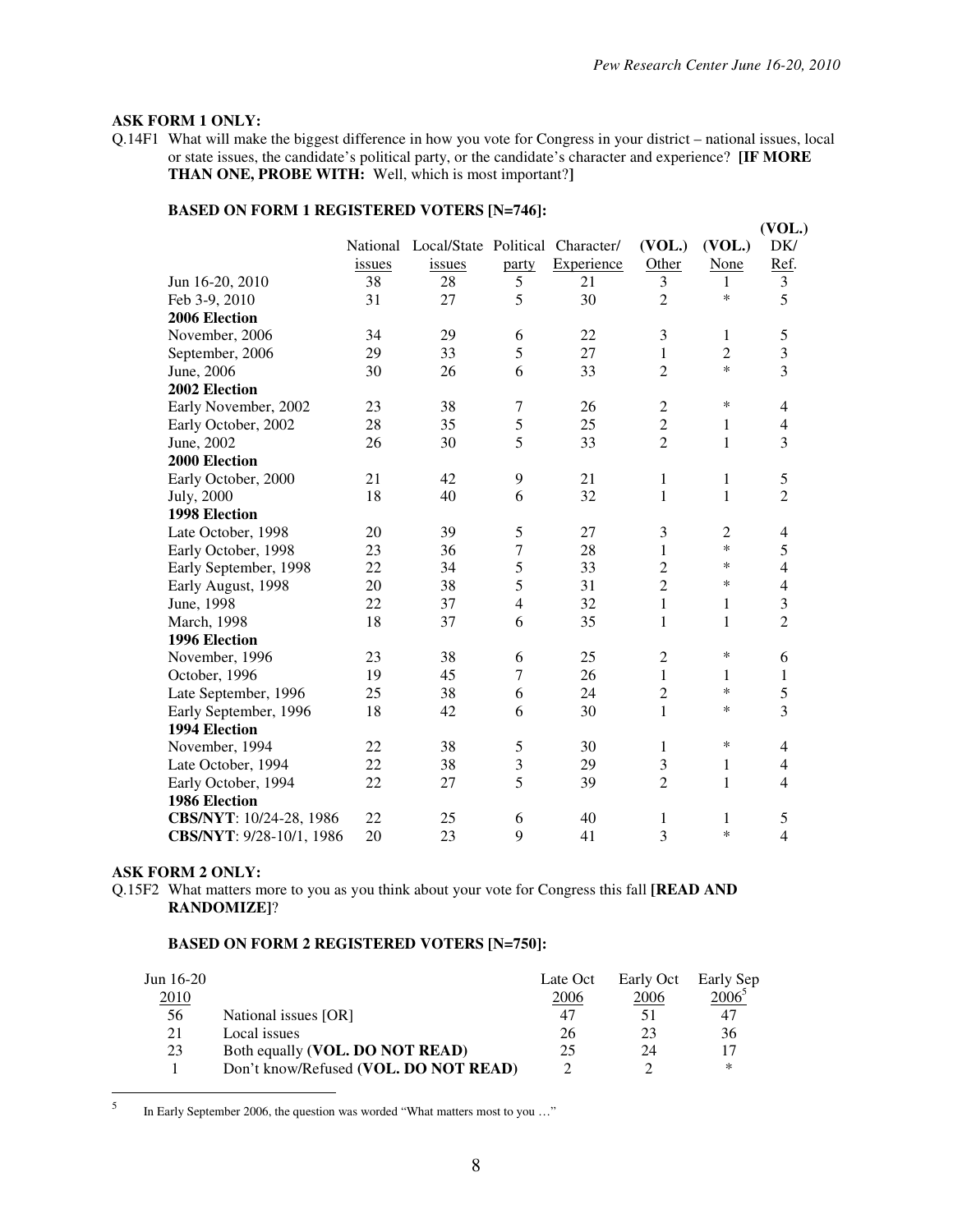# **ASK ALL:**<br>Q.16 Wo

Would you like to see your representative in Congress be re-elected in the next congressional election, or not?

|                       |     |                           | (VOL.)         |        |
|-----------------------|-----|---------------------------|----------------|--------|
|                       |     |                           | Representative | (VOL.) |
|                       | Yes | $\underline{\mathrm{No}}$ | not running    | DK/Ref |
| Jun 16-20, 2010       | 49  | 34                        | 1              | 16     |
| Mar 11-21, 2010       | 43  | 32                        | 1              | 24     |
| Feb 3-9, 2010         | 49  | 31                        | *              | 19     |
| Oct 28-Nov 8, 2009    | 52  | 29                        | 1              | 18     |
| 2008 Election         |     |                           |                |        |
| Late February, 2008   | 60  | 22                        | $\mathbf{1}$   | 17     |
| 2006 Election         |     |                           |                |        |
| November, 2006        | 55  | 25                        | $\mathbf{1}$   | 19     |
| Late October, 2006    | 55  | 26                        | 1              | 18     |
| Early October, 2006   | 50  | 27                        | 1              | 22     |
| September, 2006       | 53  | 27                        | $\mathbf{1}$   | 19     |
| August, 2006          | 51  | 30                        | *              | 19     |
| June, 2006            | 51  | 32                        | 1              | 16     |
| April, 2006           | 57  | 28                        | $\mathbf{1}$   | 14     |
| February, 2006        | 59  | 28                        | 1              | 12     |
| Mid-September, 2005   | 57  | 25                        | $\mathbf{1}$   | 17     |
| 2002 Election         |     |                           |                |        |
| Early October, 2002   | 58  | 19                        | $\overline{2}$ | 21     |
| June, 2002            | 58  | 23                        | $\mathbf{1}$   | 18     |
| 2000 Election         |     |                           |                |        |
| Early November, 2000  | 59  | 16                        | $\overline{2}$ | 23     |
| October, 2000         | 60  | 17                        | 1              | 22     |
| July, 1999            | 66  | 23                        | $\ast$         | 11     |
| <b>1998 Election</b>  |     |                           |                |        |
| Late October, 1998    | 64  | 19                        | 1              | 16     |
| Early October, 1998   | 58  | 20                        | $\overline{2}$ | 20     |
| Early September, 1998 | 63  | 20                        | $\mathbf{1}$   | 16     |
| March, 1998           | 63  | 21                        | $\mathbf{1}$   | 15     |
| January, 1998         | 66  | 23                        | $\overline{0}$ | 11     |
| August, 1997          | 66  | 22                        | $\theta$       | 12     |
| 1996 Election         |     |                           |                |        |
| Early November, 1996  | 60  | 16                        | 3              | 21     |
| October, 1996         | 62  | 19                        | $\overline{c}$ | 17     |
| Late September, 1996  | 55  | 17                        | $\overline{c}$ | 26     |
| Early September, 1996 | 62  | 19                        | $\overline{2}$ | 17     |
| 1994 Election         |     |                           |                |        |
| November, 1994        | 58  | 25                        | 1              | 16     |
| Late October, 1994    | 55  | 30                        | $\overline{c}$ | 13     |
| Early October, 1994   | 49  | 29                        | $\overline{2}$ | 20     |
| 1990 Election         |     |                           |                |        |
| Gallup: October, 1990 | 62  | 22                        | 2              | 14     |
|                       |     |                           |                |        |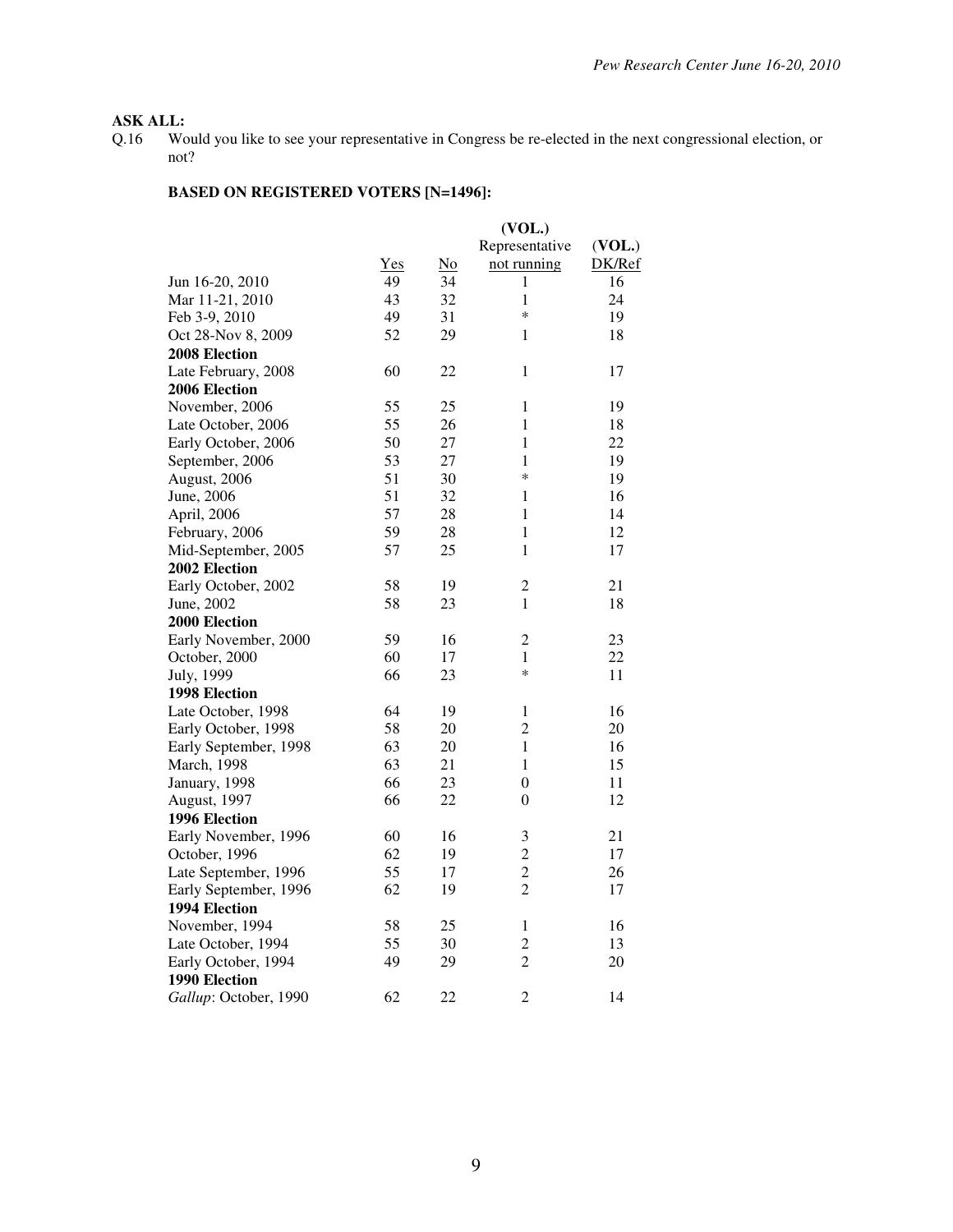# **ASK ALL:**<br>Q.17 Reg

Q.17 Regardless of how you feel about your own representative, would you like to see most members of Congress re-elected in the next congressional election, or not?

|                       |            |    | (VOL.) |
|-----------------------|------------|----|--------|
|                       | <b>Yes</b> | No | DK/Ref |
| Jun 16-20, 2010       | 31         | 56 | 13     |
| Mar 11-21, 2010       | 27         | 57 | 15     |
| Feb 3-9, 2010         | 32         | 53 | 15     |
| Oct 28-Nov 8, 2009    | 34         | 53 | 13     |
| 2008 Election         |            |    |        |
| Late February, 2008   | 36         | 49 | 15     |
| 2006 Election         |            |    |        |
| November, 2006        | 37         | 46 | 17     |
| Late October, 2006    | 34         | 49 | 17     |
| Early October, 2006   | 32         | 48 | 20     |
| September, 2006       | 35         | 49 | 16     |
| August, 2006          | 36         | 49 | 15     |
| June, 2006            | 29         | 57 | 14     |
| April, 2006           | 34         | 53 | 13     |
| February, 2006        | 36         | 49 | 15     |
| September, 2005       | 36         | 48 | 16     |
| 2002 Election         |            |    |        |
| Early October, 2002   | 39         | 38 | 23     |
| June, 2002            | 45         | 37 | 18     |
| 2000 Election         |            |    |        |
| October, 2000         | 40         | 34 | 26     |
| July, 1999            | 41         | 47 | 12     |
| <b>1998 Election</b>  |            |    |        |
| Late October, 1998    | 41         | 37 | 22     |
| Early October, 1998   | 39         | 39 | 22     |
| Early September, 1998 | 46         | 37 | 17     |
| <b>March</b> , 1998   | 45         | 41 | 14     |
| January, 1998         | 44         | 43 | 13     |
| August, 1997          | 45         | 42 | 13     |
| 1996 Election         |            |    |        |
| Early September, 1996 | 43         | 43 | 14     |
| 1994 Election         |            |    |        |
| November, 1994        | 31         | 51 | 18     |
| Late October, 1994    | 31         | 56 | 13     |
| Early October, 1994   | 28         | 56 | 16     |
|                       |            |    |        |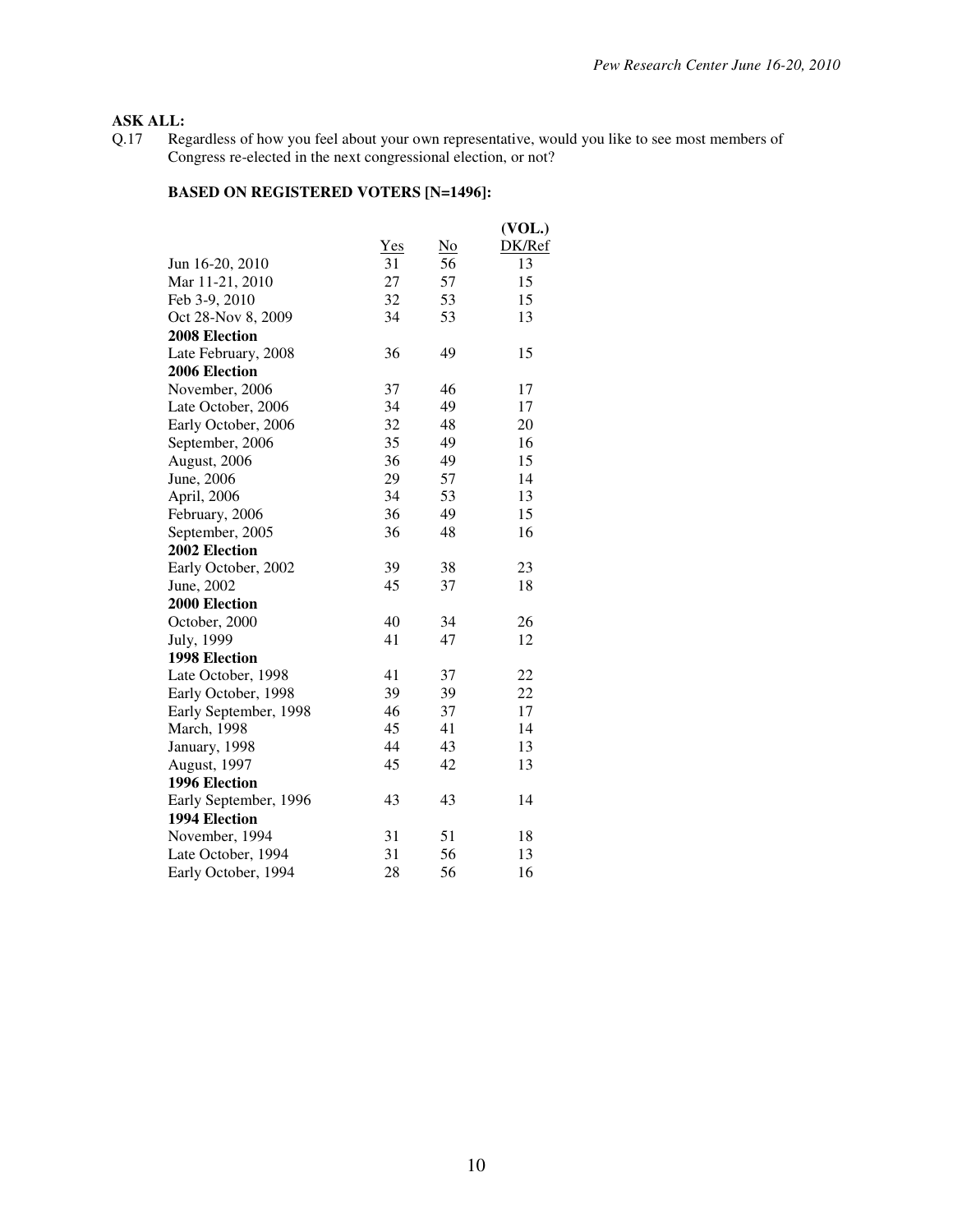# **ASK ALL:**<br>0.18 Thi

Thinking about the congressional elections that will be held this November, compared to previous elections, are you more enthusiastic about voting than usual, or less enthusiastic?

#### **BASED ON REGISTERED VOTERS [N=1496]:**

|                       |      |      | (VOL.) | (VOL.)                      |
|-----------------------|------|------|--------|-----------------------------|
|                       | More | Less | Same   | DK/Ref                      |
| Jun 16-20, 2010       | 46   | 36   | 16     | $\overline{2}$              |
| 2006 Election         |      |      |        |                             |
| November, 2006        | 44   | 35   | 19     | 2                           |
| Late October, 2006    | 41   | 34   | 23     | $\overline{2}$              |
| Early October, 2006   | 39   | 36   | 21     | $\overline{4}$              |
| September, 2006       | 37   | 40   | 20     | 3                           |
| June, 2006            | 38   | 40   | 18     | 4                           |
| 2002 Election         |      |      |        |                             |
| June, 2002            | 41   | 33   | 23     | 3                           |
| 1998 Election         |      |      |        |                             |
| June, 1998            | 38   | 45   | 15     | $\mathfrak{D}$              |
| 1994 Election         |      |      |        |                             |
| Gallup: October, 1994 | 34   |      | 20     | $\mathcal{D}_{\mathcal{A}}$ |
|                       |      |      |        |                             |

### **ASK ALL:**

Q.19 Will the issue of which party controls Congress, the Republicans or the Democrats, be a factor in your vote for Congress this year, or not?

|                       | Yes, will be | No,      | (VOL)                                      |
|-----------------------|--------------|----------|--------------------------------------------|
|                       | a factor     | will not | DK/Ref                                     |
| Jun 16-20, 2010       | 58           | 39       | 3                                          |
| Feb 3-9, 2010         | 48           | 45       | 6                                          |
| 2008 Election         |              |          |                                            |
| June, 2008            | 44           | 51       | 5                                          |
| 2006 Election         |              |          |                                            |
| November, 2006        | 61           | 36       | 3                                          |
| Late October, 2006    | 61           | 36       | $\frac{3}{3}$                              |
| Early October, 2006   | 57           | 40       |                                            |
| September, 2006       | 55           | 41       | $\overline{4}$                             |
| June, 2006            | 58           | 39       | 3                                          |
| April, 2006           | 56           | 39       | 5                                          |
| 2004 Election         |              |          |                                            |
| June, 2004            | 43           | 51       | 6                                          |
| 2002 Election         |              |          |                                            |
| Early November, 2002  | 48           | 49       | 3                                          |
| Early October, 2002   | 42           | 55       | 3                                          |
| Early September, 2002 | 44           | 51       | $\begin{array}{c} 5 \\ 3 \\ 5 \end{array}$ |
| June, 2002            | 47           | 50       |                                            |
| February, 2002        | 46           | 49       |                                            |
| 2000 Election         |              |          |                                            |
| Early October, 2000   | 46           | 50       | 4                                          |
| July, 2000            | 46           | 49       | 5                                          |
| <b>1998 Election</b>  |              |          |                                            |
| Late October, 1998    | 46           | 50       | 4                                          |
| Early October, 1998   | 47           | 49       | 4                                          |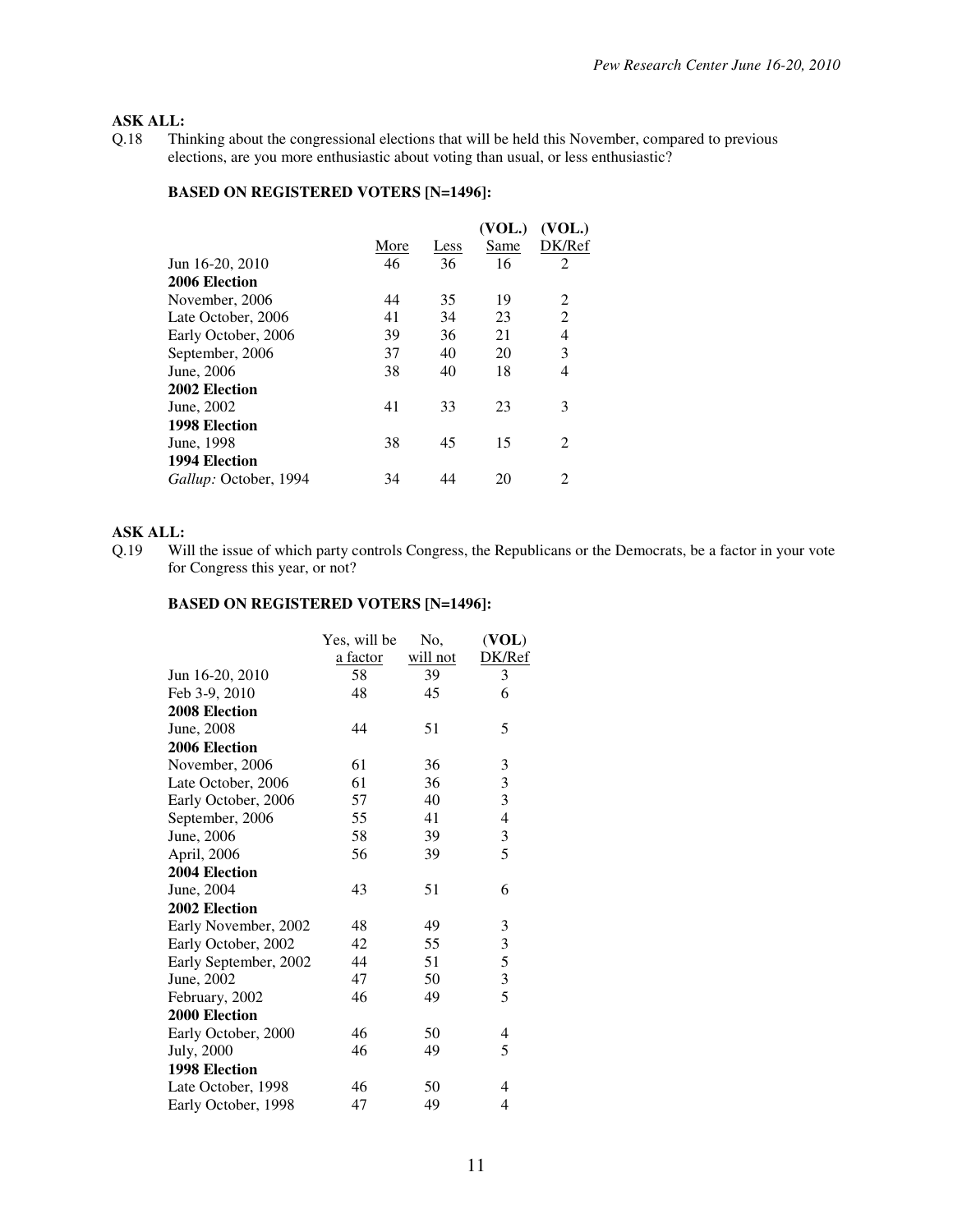### **Q.19 CONTINUED. . .**

|                       | Yes, will be | No.      | (VOL)       |
|-----------------------|--------------|----------|-------------|
|                       | a factor     | will not | DK/Ref      |
| Early September, 1998 | 41           | 56       | 3           |
| Early August, 1998    | 44           | 53       | $\mathbf 3$ |
| June, 1998            | 45           | 51       |             |

**ASK ALL:**  Do you think of your vote for Congress this fall as a vote FOR Barack Obama, as a vote AGAINST Barack Obama, or isn't Barack Obama much of a factor in your vote?

# **BASED ON REGISTERED VOTERS [N=1496]:**

|                          |     |         | Not a  | (VOL.)                                |
|--------------------------|-----|---------|--------|---------------------------------------|
|                          | For | Against | factor | DK/Ref                                |
| Jun 16-20, 2010          | 23  | 28      | 47     | $\mathfrak{2}% _{H}=\mathfrak{2}_{H}$ |
| Feb 3-9, 2010            | 24  | 20      | 51     | 5                                     |
| 2006 Election (Bush)     |     |         |        |                                       |
| November, 2006           | 21  | 35      | 41     | 3                                     |
| Late October, 2006       | 20  | 37      | 38     | 5                                     |
| Early October, 2006      | 18  | 39      | 40     | $\overline{\mathbf{3}}$               |
| September, 2006          | 20  | 36      | 40     | $\overline{\mathcal{L}}$              |
| August, 2006             | 17  | 35      | 43     | 5                                     |
| June, 2006               | 15  | 38      | 44     | 3                                     |
| April, 2006              | 17  | 34      | 46     | $\mathfrak{Z}$                        |
| February, 2006           | 18  | 31      | 47     | $\overline{4}$                        |
| 2002 Election (Bush)     |     |         |        |                                       |
| Early November, 2002     | 29  | 16      | 49     | 6                                     |
| Early October, 2002      | 30  | 20      | 44     | 6                                     |
| Early September, 2002    | 29  | 15      | 51     | 5                                     |
| February, 2002           | 34  | 9       | 50     | $\tau$                                |
| 1998 Election (Clinton)  |     |         |        |                                       |
| Late October, 1998       | 20  | 17      | 58     | 5                                     |
| Early October, 1998      | 19  | 23      | 52     | 6                                     |
| Early September, 1998    | 18  | 16      | 63     | $\mathfrak{Z}$                        |
| Late August, 1998        | 20  | 17      | 61     | $\overline{c}$                        |
| Early August, 1998       | 21  | 18      | 57     | $\overline{4}$                        |
| June, 1998               | 20  | 18      | 57     | 5                                     |
| March, 1998              | 21  | 15      | 59     | 5                                     |
| 1996 Election (Clinton)  |     |         |        |                                       |
| Early September, 1996    | 24  | 18      | 51     | $\tau$                                |
| 1994 Election (Clinton)  |     |         |        |                                       |
| November, 1994           | 17  | 21      | 55     | 7                                     |
| Late October, 1994       | 17  | 21      | 57     | 5                                     |
| Early October, 1994      | 17  | 23      | 54     | 6                                     |
| 1990 Election (GHW Bush) |     |         |        |                                       |
| CBS/NYT: 10/28-31, 1990  | 19  | 15      | 61     | 6                                     |
| 1986 Election (Reagan)   |     |         |        |                                       |
| CBS/NYT: 10/24-28, 1986  | 26  | 12      | 55     | 7                                     |
| CBS/NYT: 9/28-10/1, 1986 | 26  | 16      | 51     | $\tau$                                |
| 1982 Election (Reagan)   |     |         |        |                                       |
| CBS/NYT: 10/23-28, 1982  | 23  | 21      | 51     | 5                                     |
|                          |     |         |        |                                       |

**NO QUESTION 21**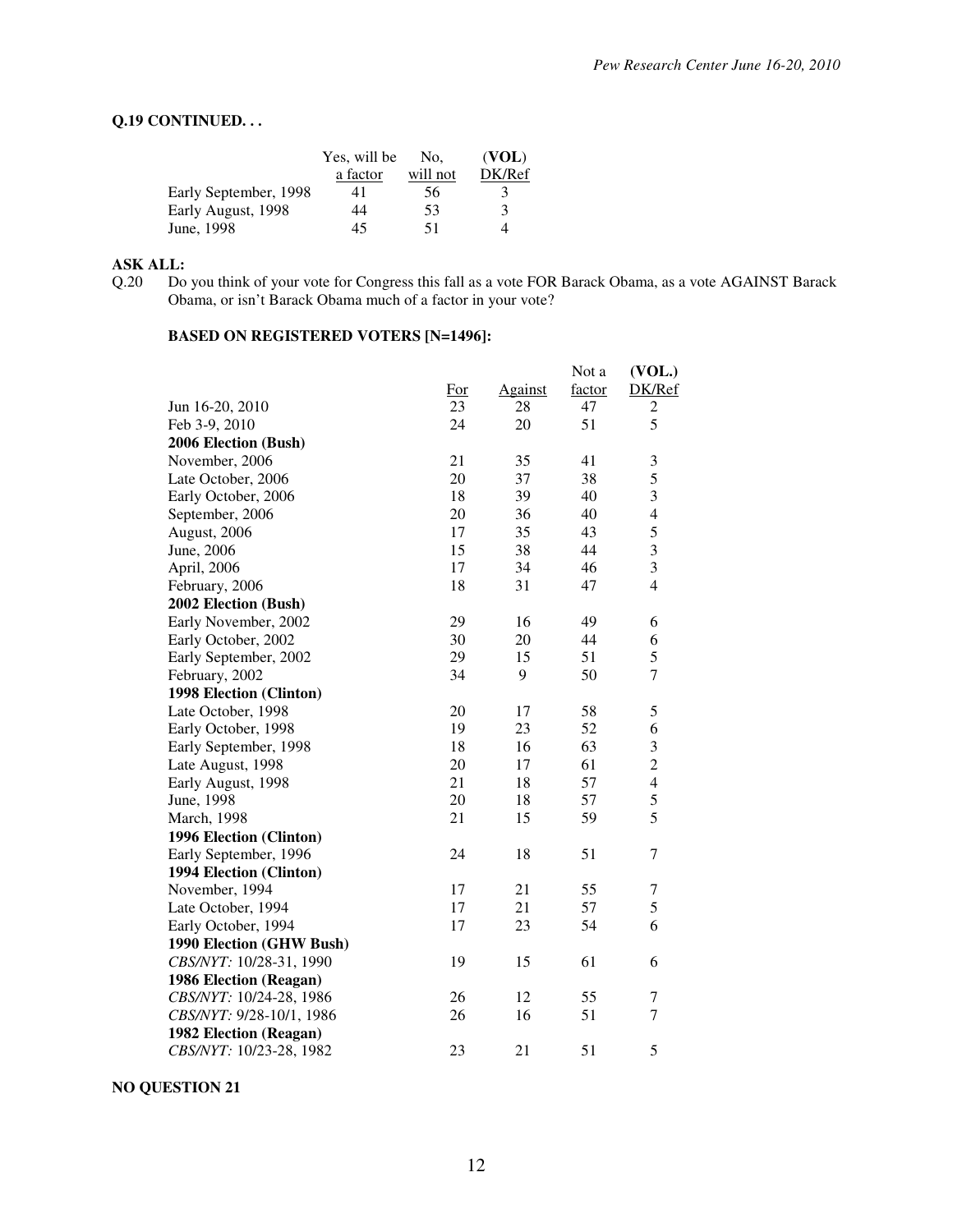### **ASK ALL:**

Q.22 Some people say we should have a third major political party in this country in addition to the Democrats and Republicans. Do you agree or disagree?

|                                           |       |          | (VOL.) |
|-------------------------------------------|-------|----------|--------|
|                                           | Agree | Disagree | DK/Ref |
| Jun 16-20, 2010                           | 53    | 40       |        |
| Oct 28-Nov 8, 2009                        | 52    | 40       | 8      |
| June, 2008                                | 56    | 38       | 6      |
| April, 2006                               | 53    | 40       |        |
| June, 2004                                | 50    | 43       | 7      |
| October, 2003                             | 46    | 44       | 10     |
| June, 2000                                | 52    | 42       | 6      |
| August, 1999                              | 54    | 40       | 6      |
| Early September, 1998                     | 46    | 47       |        |
| <b>August, 1997</b>                       | 47    | 46       |        |
| July, 1996                                | 58    | 37       | 5      |
| October, 1995                             | 59    | 37       | 4      |
| April, 1995                               | 57    | 38       | 5      |
| July, 1994                                | 53    | 43       | 4      |
| ABC/Wash Post: January, 1984 <sup>6</sup> | 41    | 48       | 11     |
| ABC/Wash Post: September, 1982            | 44    | 44       | 12     |
|                                           |       |          |        |

#### **ASK ALL:**

|                                 | Sept | Oct  | Oct  |
|---------------------------------|------|------|------|
|                                 | 2006 | 1998 | 1994 |
| Having new faces in office [OR] | 30   | 22   | 31   |
| Having experienced people who   |      |      |      |
| know how the government works   | -59  | 66   | 57   |
| Don't know/Refused (VOL.)       |      |      |      |
|                                 |      |      |      |

Q.23 Generally what is MORE important to you this year... **[READ AND RANDOMIZE]**?

 6

In January 1984, the ABC/Washington Post trend was worded: "Can you please tell me if you tend to agree or disagree with the following statement, or if, perhaps, you have no opinion about the statement: We should have a third major political party in this country in addition to the Democrats and Republicans." In September 1982, the ABC/Washington Post trend was worded: "I'm going to read a few statements. For each, can you please tell me if you tend to agree or disagree with it, or if, perhaps, you have no opinion about the statements... We should have a third party in this country in addition to the Democrats and Republicans."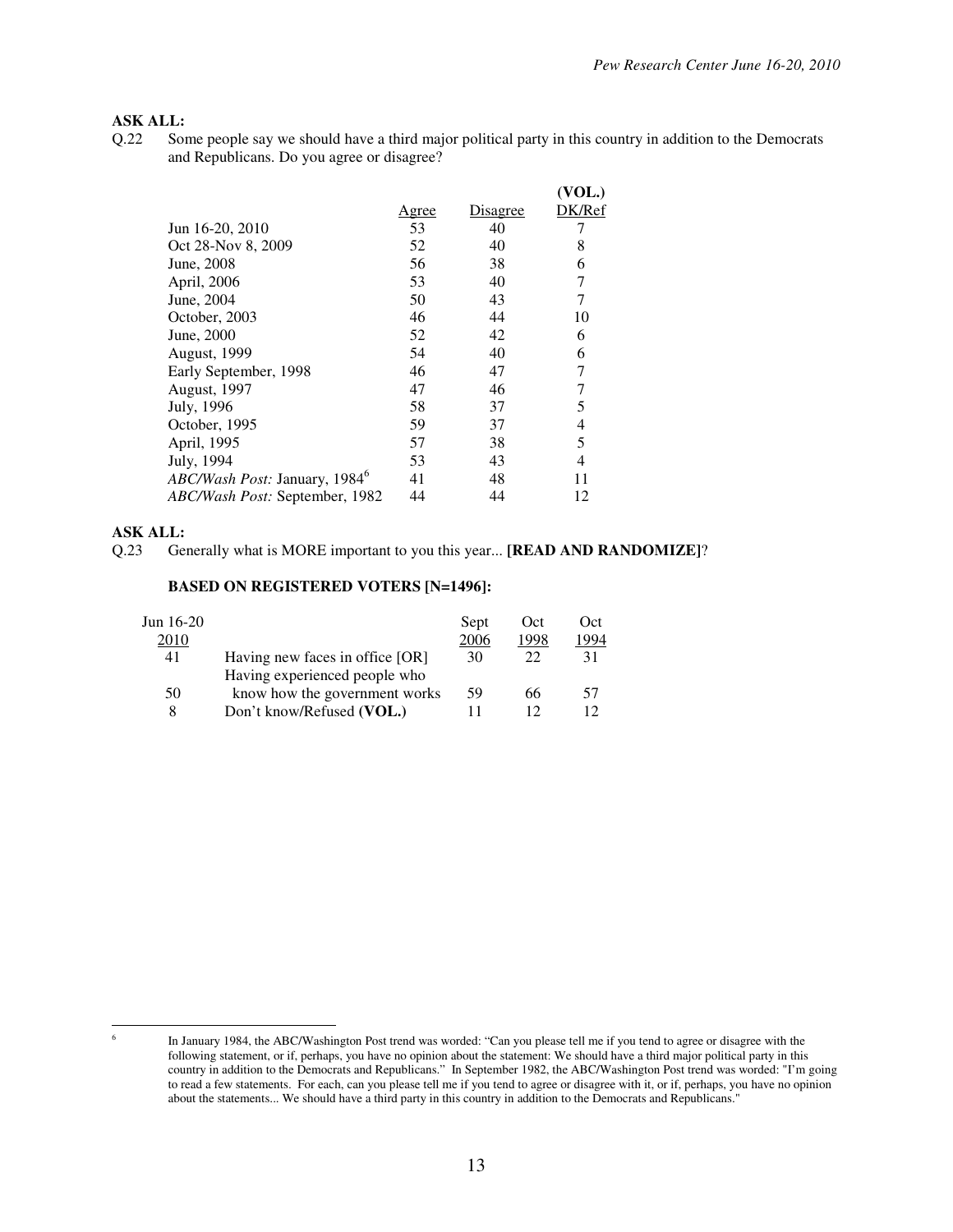# **ASK ALL:**<br>0.24 Co

Compared to recent Congresses, would you say THIS Congress has accomplished more, accomplished less, or accomplished about the same amount?

|                            |      |      | Same   | (VOL.) |
|----------------------------|------|------|--------|--------|
|                            | More | Less | amount | DK/Ref |
| Jun 16-20, 2010            | 18   | 33   | 44     | 6      |
| October, 2007              | 5    | 43   | 42     | 10     |
| October, 2006              | 6    | 39   | 47     | 8      |
| Early September, 2006      |      | 37   | 49     | 7      |
| June, 2006                 |      | 43   | 42     | 8      |
| April, 2006                | 8    | 38   | 48     | 6      |
| Early November, 2002 (RVs) | 11   | 27   | 54     | 8      |
| June, 2002                 | 16   | 22   | 56     | 6      |
| July, 2000                 | 21   | 15   | 55     | 9      |
| <b>August</b> , 1999       | 15   | 20   | 60     | 5      |
| Early October, 1998(RVs)   | 24   | 23   | 49     | 4      |
| Early September, 1998      | 25   | 15   | 55     | 5      |
| Early August, 1998         | 18   | 15   | 60     | 7      |
| November, 1997             | 23   | 12   | 59     | 6      |
| April, 1997                | 10   | 22   | 59     | 9      |
| Gallup, October, 1994      | 10   | 36   | 51     | 3      |

#### **ASK IF ACCOMPLISHED LESS (Q.24=2) [N=644]:**

Q.24a Who do you think is most to blame for this **[READ AND RANDOMIZE]**?

|                 |         |                       |             | (VOL.)       |        |
|-----------------|---------|-----------------------|-------------|--------------|--------|
|                 |         | Republican Democratic | (VOL.)      | Neither/     | (VOL.) |
|                 | leaders | leaders               | <b>Both</b> | Someone else | DK/Ref |
| Jun 16-20, 2010 | 16      | 49                    | 28          |              |        |
| October, 2007   | 30      | 26                    | 34          |              |        |
| October, 2006   | 59      | 10                    | 21          |              | h      |
| June, 2006      | 56      | 16                    | 22          |              |        |
| April, 2006     | 58      | 13                    |             |              |        |

#### **NO QUESTIONS 25-33**

#### **ASK ALL:**

Thinking about Barack Obama and how he's handling some issues…

#### Q.34 Do you approve or disapprove of the way Barack Obama is handling **[INSERT ITEM, RANDOMIZE; OBSERVE FORM SPLITS]** How about **[NEXT ITEM]**? **[REPEAT INTRODUCTION AS NECESSARY]**

|    |                    | Approve | Dis-<br>approve | (VOL.)<br>DK/Ref |
|----|--------------------|---------|-----------------|------------------|
| a. | The economy        |         |                 |                  |
|    | Jun 16-20, 2010    | 43      | 51              |                  |
|    | May 6-9, 2010      | 41      | 51              | 8                |
|    | Apr 21-26, 2010    | 38      | 54              | 8                |
|    | Mar 10-14, 2010    | 41      | 52              |                  |
|    | Jan 6-10, 2010     | 42      | 51              |                  |
|    | Oct 28-Nov 8, 2009 | 42      | 52              |                  |
|    | Jul 22-26, 2009    | 38      | 53              | 9                |
|    | Jun 10-14, 2009    | 52      | 40              | 8                |
|    | Apr 14-21, 2009    | 60      | 33              |                  |
|    | Feb 4-8, 2009      | 56      | 24              |                  |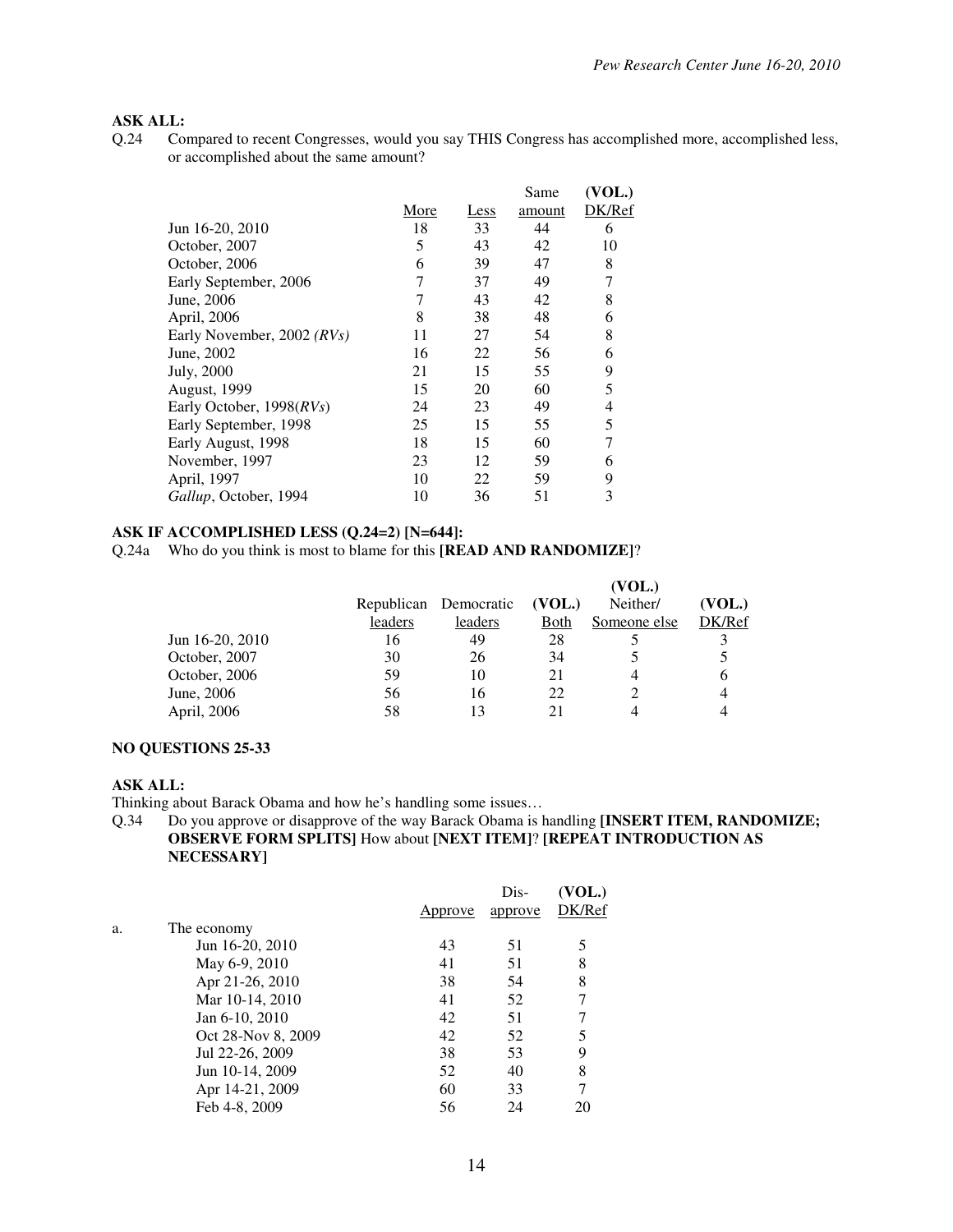# **Q.34 CONTINUED …**

|              | $\mathbf{v}$ . The set of $\mathbf{v}$ and $\mathbf{v}$ and $\mathbf{v}$ |                | Dis-    | (VOL.) |
|--------------|--------------------------------------------------------------------------|----------------|---------|--------|
|              |                                                                          | <u>Approve</u> | approve | DK/Ref |
| b.           | The nation's immigration policy                                          |                | 54      |        |
|              | Jun 16-20, 2010                                                          | 33             |         | 12     |
|              | May 6-9, 2010                                                            | 25             | 54      | 21     |
|              | Apr 21-26, 2010                                                          | 29             | 47      | 24     |
|              | Jan 6-10, 2010                                                           | 30             | 50      | 21     |
|              | Oct 28-Nov 8, 2009                                                       | 31             | 48      | 21     |
| c.           | The oil leak in the Gulf of Mexico                                       |                |         |        |
|              | Jun 16-20, 2010                                                          | 39             | 52      | 9      |
|              | May 6-9, 2010                                                            | 38             | 36      | 26     |
|              | <b>TRENDS FOR COMPARISON</b>                                             |                |         |        |
| <b>Obama</b> | The government's response to the                                         |                |         |        |
|              | earthquake in Haiti                                                      |                |         |        |
|              | Feb 3-9, 2010                                                            | 66             | 16      | 18     |
|              | Jan 14-17, 2010                                                          | 64             | 14      | 21     |
| G.W. Bush    | The impact of Hurricane Katrina                                          |                |         |        |
|              | on New Orleans and the Gulf Coast                                        |                |         |        |
|              | <b>March</b> , 2006                                                      | 32             | 58      | 10     |
|              | September, 2005                                                          | 38             | 52      | 10     |
|              | G.H.W. Bush The oil spill in Alaska from the                             |                |         |        |
|              | tanker Exxon Valdez                                                      |                |         |        |
|              | LA Times, April $1989^7$                                                 | 24             | 52      | 24     |
| d.           | Energy policy                                                            |                |         |        |
|              | Jun 16-20, 2010                                                          | 45             | 40      | 15     |
|              | Apr 21-26, 2010                                                          | 43             | 34      | 23     |
|              | Jan 6-10, 2010                                                           | 45             | 35      | 20     |
|              | Oct 28-Nov 8, 2009                                                       | 50             | 34      | 16     |
|              | Jul 22-26, 2009                                                          | 46             | 31      | 22     |
|              | <b>ASK FORM 1 ONLY [N=902]:</b>                                          |                |         |        |
| e. F1        | The situation in Afghanistan                                             |                |         |        |
|              | Jun 16-20, 2010                                                          | 45             | 46      | 9      |
|              | Apr 21-26, 2010                                                          | 41             | 42      | 17     |
|              | Mar 10-14, 2010                                                          | 51             | 35      | 15     |
|              | Jan 6-10, 2010                                                           | 45             | 43      | 12     |
|              |                                                                          | 36             | 49      | 15     |
|              | Oct 28-Nov 8, 2009                                                       | 47             |         | 19     |
|              | Jul 22-26, 2009                                                          |                | 33      |        |
| f.F1         | The federal budget deficit                                               |                |         |        |
|              | Jun 16-20, 2010                                                          | 35             | 56      | 9      |
|              | Jan 6-10, 2010                                                           | 32             | 58      | 11     |
|              | Oct 28-Nov 8, 2009                                                       | 31             | 58      | 11     |
|              | July 22-26, 2009                                                         | 32             | 53      | 15     |
|              | April 14-21, 2009                                                        | 50             | 38      | 12     |

-<br>7

The 1989 *Los Angeles Times* question was worded "Do you approve or disapprove of the way President Bush has handled the oil spill in Alaska from the tanker Exxon Valdez--or haven't you heard enough about that yet to say? Do you (approve/disapprove) strongly or do you (approve/disapprove) somewhat? Those who had not heard enough are included here in the DK/Ref. category.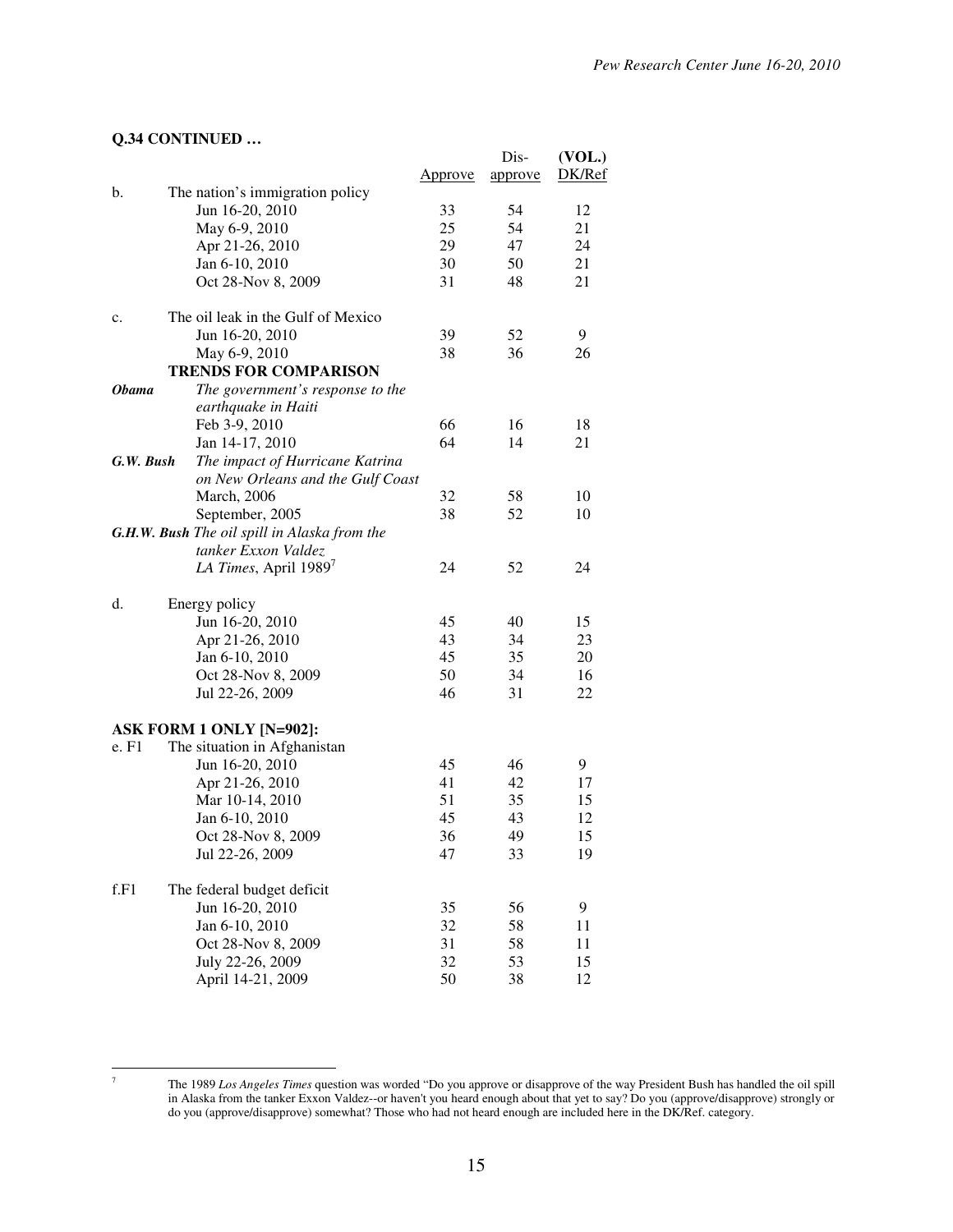### **Q.34 CONTINUED …**

|      |                             |                | Dis-    | (VOL.) |
|------|-----------------------------|----------------|---------|--------|
|      |                             | <u>Approve</u> | approve | DK/Ref |
|      | ASK FORM 2 ONLY [N=900]:    |                |         |        |
| g.F2 | Health care policy          |                |         |        |
|      | Jun 16-20, 2010             | 42             | 50      | 7      |
|      | Apr 21-26, 2010             | 40             | 51      | 9      |
|      | Mar 10-14, 2010             | 39             | 52      | 9      |
|      | Jan 6-10, 2010              | 38             | 52      | 10     |
|      | Oct 28-Nov 8, 2009          | 43             | 47      | 10     |
|      | Jul 22-26, 2009             | 42             | 43      | 14     |
|      | Apr 14-21, 2009             | 51             | 26      | 23     |
| h.F2 | The situation in Iraq       |                |         |        |
|      | Jun 16-20, 2010             | 45             | 44      | 11     |
|      | Jan 6-10, 2010              | 45             | 44      | 10     |
|      | Oct 28-Nov 8, 2009          | 41             | 48      | 12     |
|      | July 22-26, 2009            | 47             | 38      | 15     |
| i.F2 | The nation's foreign policy |                |         |        |
|      | Jun 16-20, 2010             | 45             | 40      | 15     |
|      | Mar 10-14, 2010             | 42             | 40      | 18     |
|      | Jan 6-10, 2010              | 44             | 40      | 16     |
|      | Oct 28-Nov 8, 2009          | 44             | 38      | 18     |
|      | Jul 22-26, 2009             | 47             | 32      | 21     |
|      | Jun 10-14, 2009             | 57             | 31      | 12     |
|      | Apr 14-21, 2009             | 61             | 22      | 17     |
|      | Feb 4-8, 2009               | 52             | 17      | 31     |

**ASK ALL:**<br>Q.35 As l As I read some pairs of opposite phrases, please tell me which one best reflects your impression of Barack Obama. (First,) does Barack Obama impress you as... **[INSERT ITEM; RANDOMIZE; OBSERVE FORM SPLITS]**?

# **ASK FORM 1 ONLY [N=902]:**

|      | Jun 16-20      |                              | Jan $6-10$  | Sep 10-15 | $Feb$ 4-8 |
|------|----------------|------------------------------|-------------|-----------|-----------|
|      | 2010           |                              | <b>2010</b> | 2009      | 2009      |
| a.F1 | 58             | Trustworthy [OR]             | 61          | 64        | 76        |
|      | 37             | NOT trustworthy              | 31          | 30        | 15        |
|      | 1              | Neither particularly (VOL.)  | 2           | 2         |           |
|      | 3              | Don't know/Refused (VOL.)    | 5           | 5         | 8         |
| b.F1 | 68             | Warm and friendly [OR]       | 77          | 78        | 87        |
|      | 26             | Cold and aloof               | 16          | 16        | 8         |
|      | 4              | Neither particularly (VOL.)  | 3           | 2         | 2         |
|      | $\overline{2}$ | Don't know/Refused (VOL.)    | 4           | 4         | 3         |
|      | NO ITEM c      |                              |             |           |           |
| d.F1 | 55             | Able to get things done [OR] | 57          | 58        | 70        |
|      | 39             | NOT able to get things done  | 35          | 31        | 15        |
|      | 2              | Neither particularly (VOL.)  | 3           | 3         | 2         |
|      | $\overline{4}$ | Don't know/Refused (VOL.)    | 5           | 8         | 13        |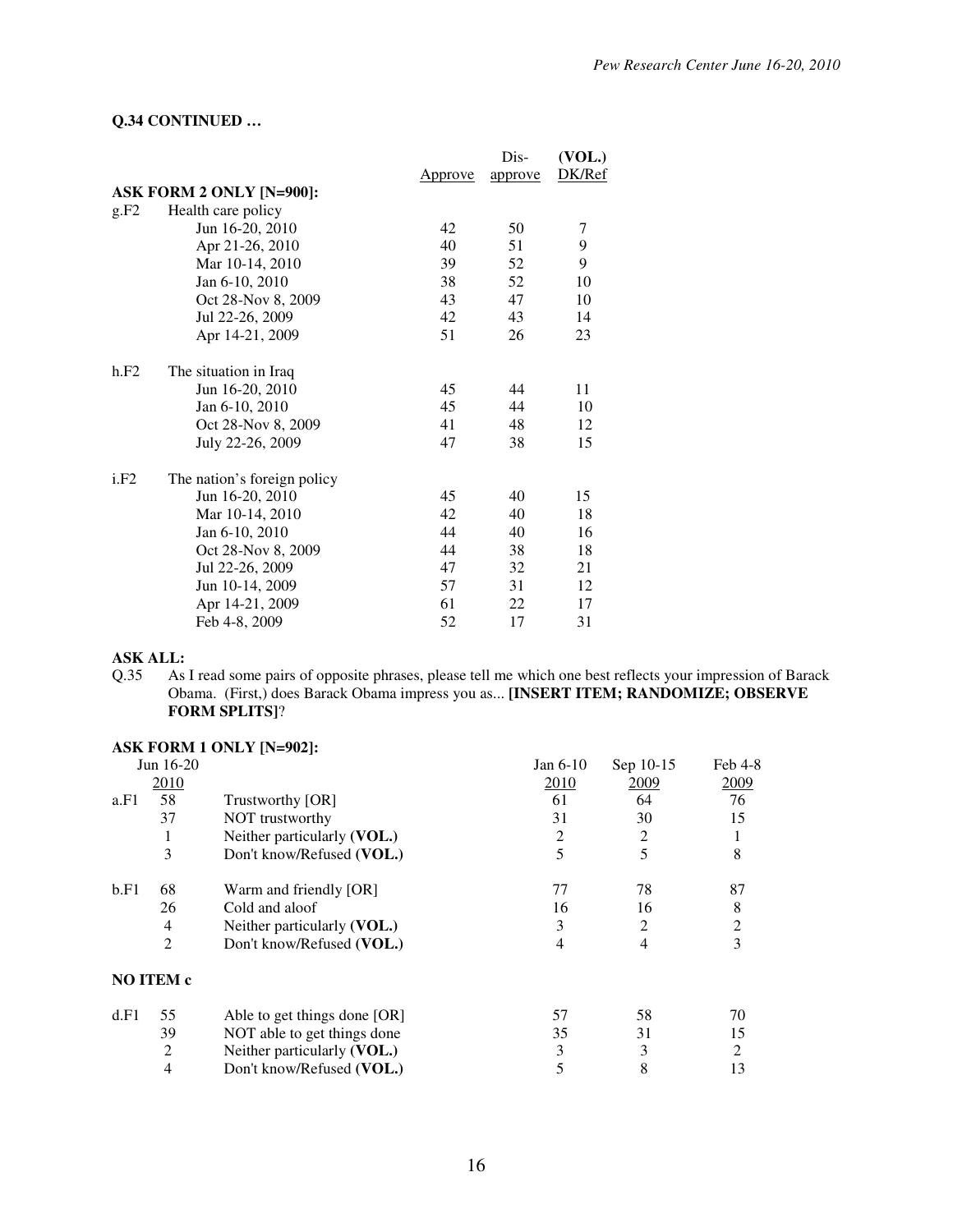## **Q.35 CONTINUED …**

|      | Jun 16-20               |                                               | Jan 6-10       | Sep 10-15      | $Feb$ 4-8      |
|------|-------------------------|-----------------------------------------------|----------------|----------------|----------------|
|      | 2010                    |                                               | 2010           | 2009           | 2009           |
| e.F1 | 67                      | Well informed [OR]                            | 69             | 70             | 79             |
|      | 30                      | NOT well informed                             | 26             | 23             | 15             |
|      | $\overline{2}$          | Neither particularly (VOL.)                   | 1              | 2              | $\mathbf{1}$   |
|      | $\overline{c}$          | Don't know/Refused (VOL.)                     | $\overline{4}$ | $\overline{4}$ | 5              |
|      |                         | ASK FORM 2 ONLY [N=900]:                      |                |                |                |
| f.F2 | 63                      | Well organized [OR]                           | 70             | 69             | 81             |
|      | 32                      | NOT well organized                            | 23             | 22             | 12             |
|      | $\overline{c}$          | Neither particularly (VOL.)                   | $\overline{c}$ | 1              | 1              |
|      | 3                       | Don't know/Refused (VOL.)                     | 5              | 7              | 6              |
| g.F2 | 77                      | A good communicator [OR]                      | 83             | 83             | 92             |
|      | 20                      | NOT a good communicator                       | 14             | 13             | 6              |
|      | $\overline{2}$          | Neither particularly (VOL.)                   | 1              | 1              | $\ast$         |
|      | $\mathbf{1}$            | Don't know/Refused (VOL.)                     | $\overline{2}$ | 3              | $\overline{2}$ |
| h.F2 | 60                      | Someone who cares about people like me [OR]   | 64             | 68             | 81             |
|      | 35                      | Someone who doesn't care about people like me | 30             | 25             | 14             |
|      | $\overline{c}$          | Neither particularly (VOL.)                   | 1              | 1              | 1              |
|      | 3                       | Don't know/Refused (VOL.)                     | 4              | 6              | $\overline{4}$ |
| i.F2 | 53                      | A strong leader [OR]                          | 62             | 65             | 77             |
|      | 42                      | NOT a strong leader                           | 32             | 29             | 13             |
|      | $\boldsymbol{2}$        | Neither particularly (VOL.)                   | $\mathfrak{2}$ | $\mathfrak{2}$ | 1              |
|      | $\overline{\mathbf{3}}$ | Don't know/Refused (VOL.)                     | 3              | 5              | 9              |

#### **ASK ALL:**

### Q.36 Do you think that **[READ AND RANDOMIZE]:**

| Jun     |                                                                | Dec      | Sep       | Apr   | Feb     |
|---------|----------------------------------------------------------------|----------|-----------|-------|---------|
| $16-20$ |                                                                | $9 - 13$ | $10 - 15$ | 14-21 | $4 - 8$ |
| 2010    |                                                                | 2009     | 2009      | 2009  | 2009    |
| 52      | Barack Obama has a new approach to politics in Washington [OR] | 53       | 63        | 63    | 66      |
|         | Barack Obama's approach to politics in Washington              |          |           |       |         |
| 40      | is 'business as usual'?                                        | 37       | 30        | 27    |         |
| 8       | Don't know/Refused (VOL.)                                      |          |           | 10    |         |

# **ASK ALL:**<br>Q.37 Wh

When it comes to national policy, who do you think Barack Obama is listening to more... [READ, **RANDOMIZE]**?

|                    | Liberal members | Moderate members | (VOL.) |
|--------------------|-----------------|------------------|--------|
|                    | of his party    | of his party     | DK/Ref |
| Jun 16-20, 2010    | 46              | 34               | 20     |
| Feb 3-9, 2010      | 44              | 35               | 21     |
| Dec 9-13, 2009     | 43              | 31               | 25     |
| Sep 30-Oct 4, 2009 | 44              | 32               | 24     |
| Jul 22-26, 2009    | 41              | 31               | 27     |
| Jun 10-14, 2009    | 39              | 35               | 26     |
| Apr 14-21, 2009    | 40              | 33               | 27     |
| Mar 9-12, 2009     | 44              | 30               | 26     |
| Jan 7-11, 2009     | 34              | 44               | 22     |
|                    |                 |                  |        |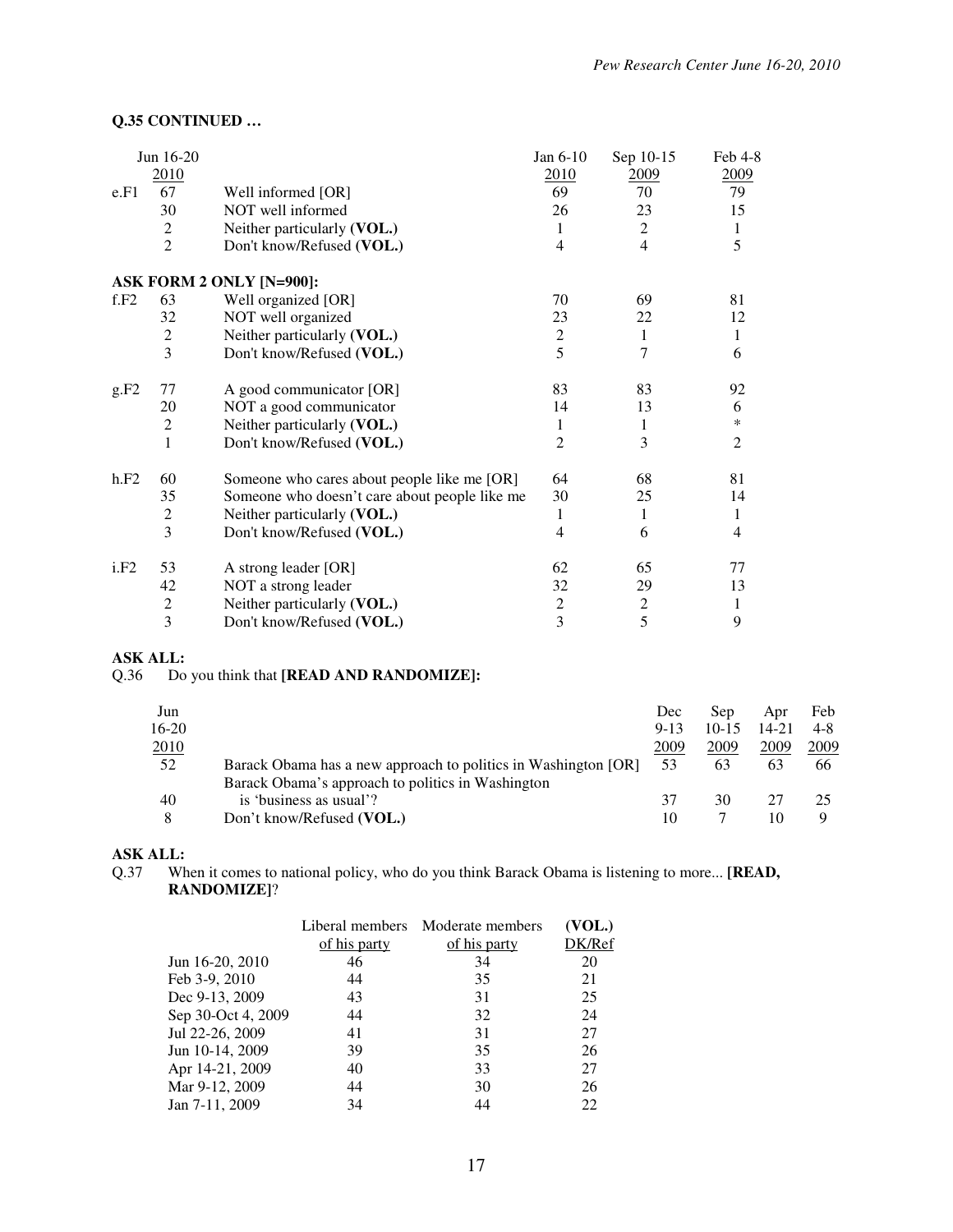#### **NO QUESTIONS 38-41**

# **ASK ALL:**<br>Q.42 As

As I read a couple of statements, please tell me if you completely agree, mostly agree, mostly DISagree or completely disagree with each one. The first one is... **[INSERT FIRST ITEM; DO NOT** 

**RANDOMIZE.]** Do you completely agree, mostly agree, mostly DISagree, or completely disagree? How about **[INSERT NEXT ITEM]** ... do you completely agree, mostly agree, mostly DISagree, or completely disagree?

|               |                                                 | -------AGREE------ |       | -----DISAGREE---- |       |                |               |                                            |
|---------------|-------------------------------------------------|--------------------|-------|-------------------|-------|----------------|---------------|--------------------------------------------|
|               |                                                 |                    | Comp- |                   | Comp- |                |               | (VOL.)                                     |
|               |                                                 | Net                |       | letely Mostly     | Net   |                | letely Mostly | DK/Ref                                     |
| a.            | There needs to be stricter laws and regulations |                    |       |                   |       |                |               |                                            |
|               | to protect the environment                      |                    |       |                   |       |                |               |                                            |
|               | Jun 16-20, 2010                                 | 81                 | 46    | 35                | 17    | 6              | 11            | 2                                          |
|               | Mar 31-Apr 21, 2009                             | 83                 | 41    | 42                | 16    | $\overline{4}$ | 12            | $\,1$                                      |
|               | January, 2007                                   | 83                 | 35    | 48                | 15    | $\mathfrak{Z}$ | 12            |                                            |
|               | August, 2003                                    | 86                 | 46    | 40                | 13    | 3              | $10\,$        | $\frac{2}{1}$                              |
|               | August, 2002                                    | 83                 | 42    | 41                | 16    | $\overline{4}$ | 12            |                                            |
|               | Late September, 1999                            | 83                 | 41    | 42                | 16    | $\overline{4}$ | 12            | 1                                          |
|               | November, 1997                                  | 81                 | 41    | 40                | 18    | 5              | 13            | 1                                          |
|               | July, 1994                                      | 82                 | 46    | 36                | 17    | $\overline{4}$ | 13            | 1                                          |
|               | June, 1992                                      | 90                 | 55    | 35                | 9     | 2              | $\mathcal{I}$ | 1                                          |
| $\mathbf b$ . | People should be willing to pay higher prices   |                    |       |                   |       |                |               |                                            |
|               | in order to protect the environment             |                    |       |                   |       |                |               |                                            |
|               | Jun 16-20, 2010                                 | 49                 | 15    | 34                | 47    | 21             | 26            | 3                                          |
|               | Mar 31-Apr 21, 2009                             | 49                 | 15    | 34                | 48    | 15             | 33            | 3                                          |
|               | January, 2007                                   | 60                 | 17    | 43                | 37    | 12             | 25            | 3                                          |
|               | August, 2003                                    | 65                 | 22    | 43                | 34    | 10             | 24            | $\,1$                                      |
|               | August, 2002                                    | 62                 | 18    | 44                | 36    | 12             | 24            |                                            |
|               | Late September, 1999                            | 56                 | 15    | 41                | 42    | 13             | 29            |                                            |
|               | November, 1997                                  | 55                 | 17    | 38                | 43    | 14             | 29            | $\begin{array}{c} 2 \\ 2 \\ 2 \end{array}$ |
|               | July, 1994                                      | 57                 | 17    | 40                | 42    | 14             | 28            | $\,1$                                      |
|               | May, 1993                                       | 57                 | 12    | 45                | 41    | 10             | 31            | $\overline{c}$                             |
|               | June, 1992                                      | 67                 | 26    | 41                | 32    | 10             | 22            | $\mathbf{1}$                               |

#### **ASK ALL:**

Q.43 And which of these statements comes closer to your own views — even if neither is exactly right **[INSERT ITEM; RANDOMIZE ITEMS BUT NOT STATEMENTS WITHIN]**?

| a.              | The growing number of          | The growing number of | (VOL.)        |
|-----------------|--------------------------------|-----------------------|---------------|
|                 | newcomers from other           | newcomers from other  | Neither/      |
|                 | countries threaten traditional | countries strengthens | Both equally/ |
|                 | American customs and values    | American society      | DK/Ref        |
| Jun 16-20, 2010 | 44                             | 44                    | 12            |
| November, 2007  | 50                             | 40                    | 10            |
| March, 2006     | 48                             | 45                    |               |
| December, 2004  | 40                             | 50                    | 10            |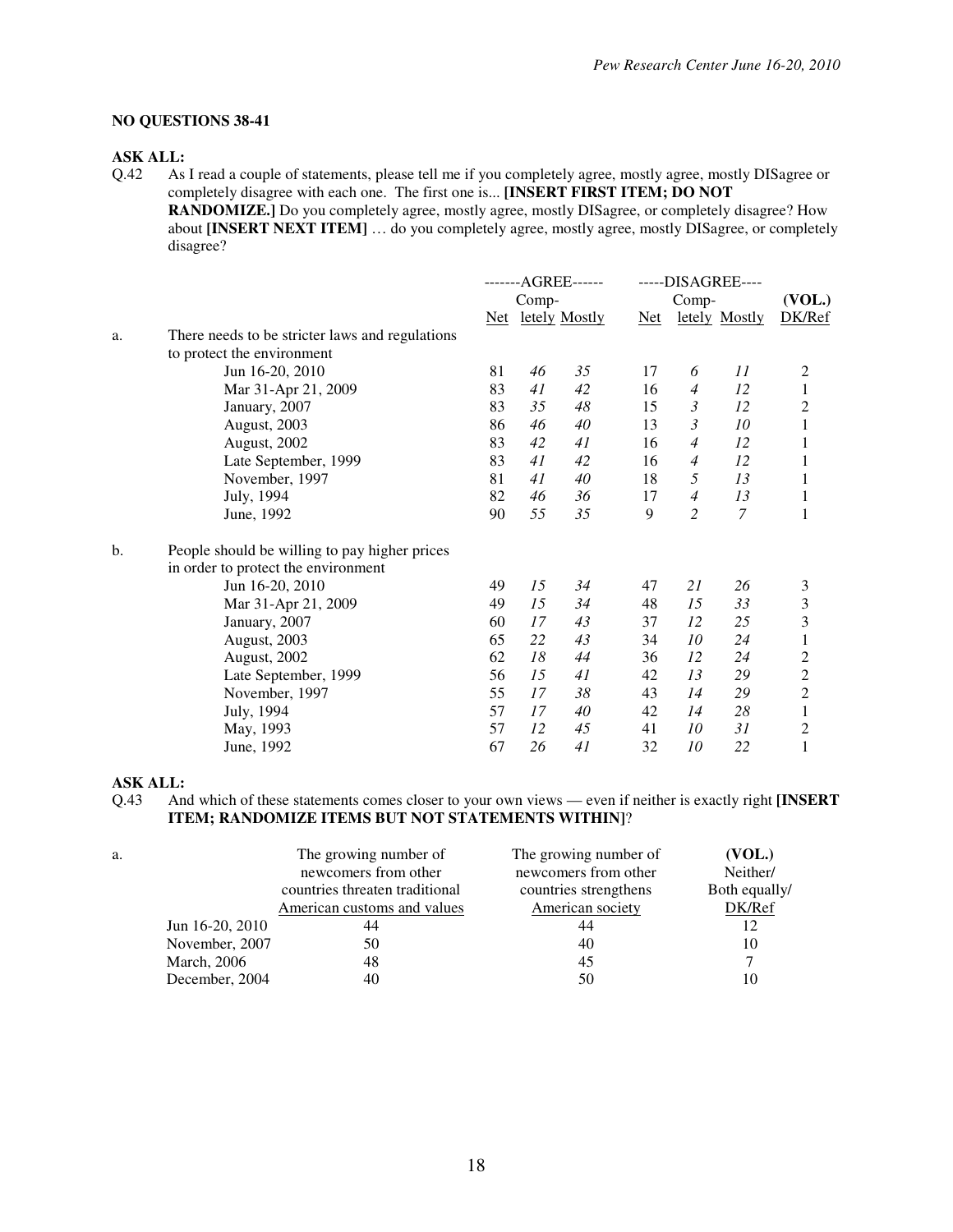| b. |                     | Immigrants today       | Immigrants today are a      | (VOL.)        |
|----|---------------------|------------------------|-----------------------------|---------------|
|    |                     | strengthen our country | burden on our country       | Neither/      |
|    |                     | because of their       | because they take our jobs, | Both equally/ |
|    |                     | hard work and talents  | housing and health care     | DK/Ref        |
|    | Jun 16-20, 2010     | 39                     | 50                          | 11            |
|    | Oct 28-Nov 30, 2009 | 46                     | 40                          | 14            |
|    | September, 2006     | 41                     | 41                          | 18            |
|    | <b>March.</b> 2006  | 41                     | 52                          | 7             |
|    | December, 2005      | 45                     | 44                          | 11            |
|    | December, 2004      | 45                     | 44                          | 11            |
|    | June, 2003          | 46                     | 44                          | 10            |
|    | September, 2000     | 50                     | 38                          | 12            |
|    | <b>August, 1999</b> | 46                     | 44                          | 10            |
|    | October, 1997       | 41                     | 48                          | 11            |
|    | June, 1997          | 41                     | 48                          | 11            |
|    | April, 1997         | 38                     | 52                          | 10            |
|    | June, 1996          | 37                     | 54                          | 9             |
|    | July, 1994          | 31                     | 63                          | 6             |

#### **Q.43 CONTINUED …**

### **ASK ALL:**

Thinking about the political parties for a moment...<br>Q.44 Please tell me if you think each phrase I real

Please tell me if you think each phrase I read better describes the REPUBLICAN Party and its leaders or the DEMOCRATIC Party and its leaders (First,) which party do you think is better described by the phrase… **[INSERT ITEM; RANDOMIZE]** How about **[NEXT ITEM]**?

|    |                                          |       |                       | (VOL.)         |                |         |
|----|------------------------------------------|-------|-----------------------|----------------|----------------|---------|
|    |                                          |       | Republican Democratic | Both           | (VOL.)         | (VOL.)  |
|    |                                          | Party | Party                 | equally        | <b>Neither</b> | DK/Ref  |
| a. | Can better manage the federal government |       |                       |                |                |         |
|    | Jun 16-20, 2010                          | 41    | 37                    | 3              | 12             | 7       |
|    | Feb 3-9, 2010                            | 40    | 40                    | 4              | 9              | 8       |
|    | Aug 27-30, 2009                          | 34    | 38                    | 4              | 14             | 10      |
|    | October, 2007                            | 32    | 44                    | 5              | 9              | 10      |
|    | March, 2007                              | 31    | 47                    | $\mathfrak{Z}$ | 8              | 11      |
|    | Early October, 2006                      | 34    | 44                    | 3              | 9              | 10      |
|    | April, 2006 <sup>8</sup>                 | 35    | 39                    | 3              | 15             | 8       |
|    | January, 2006                            | 34    | 40                    | 4              | 12             | 10      |
|    | Early October, 2005                      | 35    | 41                    | 3              | 13             | 8       |
|    | July, 2004                               | 37    | 40                    | 4              | 9              | 10      |
|    | Early September, 1998                    | 37    | 32                    | 8              | 12             | 11      |
|    | August, 1997                             | 39    | 33                    | 4              | 16             | $\,8\,$ |
|    | July, 1996                               | 45    | 32                    | 4              | 12             | $\tau$  |
|    | April, 1995                              | 49    | 30                    | 3              | 13             | 5       |
|    | July, 1994                               | 43    | 31                    | 4              | 17             | 5       |
|    | May, 1993                                | 36    | 32                    | $\overline{c}$ | 17             | 13      |
|    | July, 1992                               | 30    | 36                    | $\mathbf{1}$   | 23             | 10      |
|    | May, 1990                                | 28    | 20                    | 12             | 31             | 9       |
|    | May, 1988                                | 33    | 30                    | 10             | 17             | 10      |
|    | January, 1988                            | 30    | 28                    | 12             | 20             | 10      |
|    | May, 1987                                | 24    | 25                    | 13             | 28             | 10      |
|    |                                          |       |                       |                |                |         |

 8

In April 2006 and earlier, the item was worded: "Able to manage the federal government well."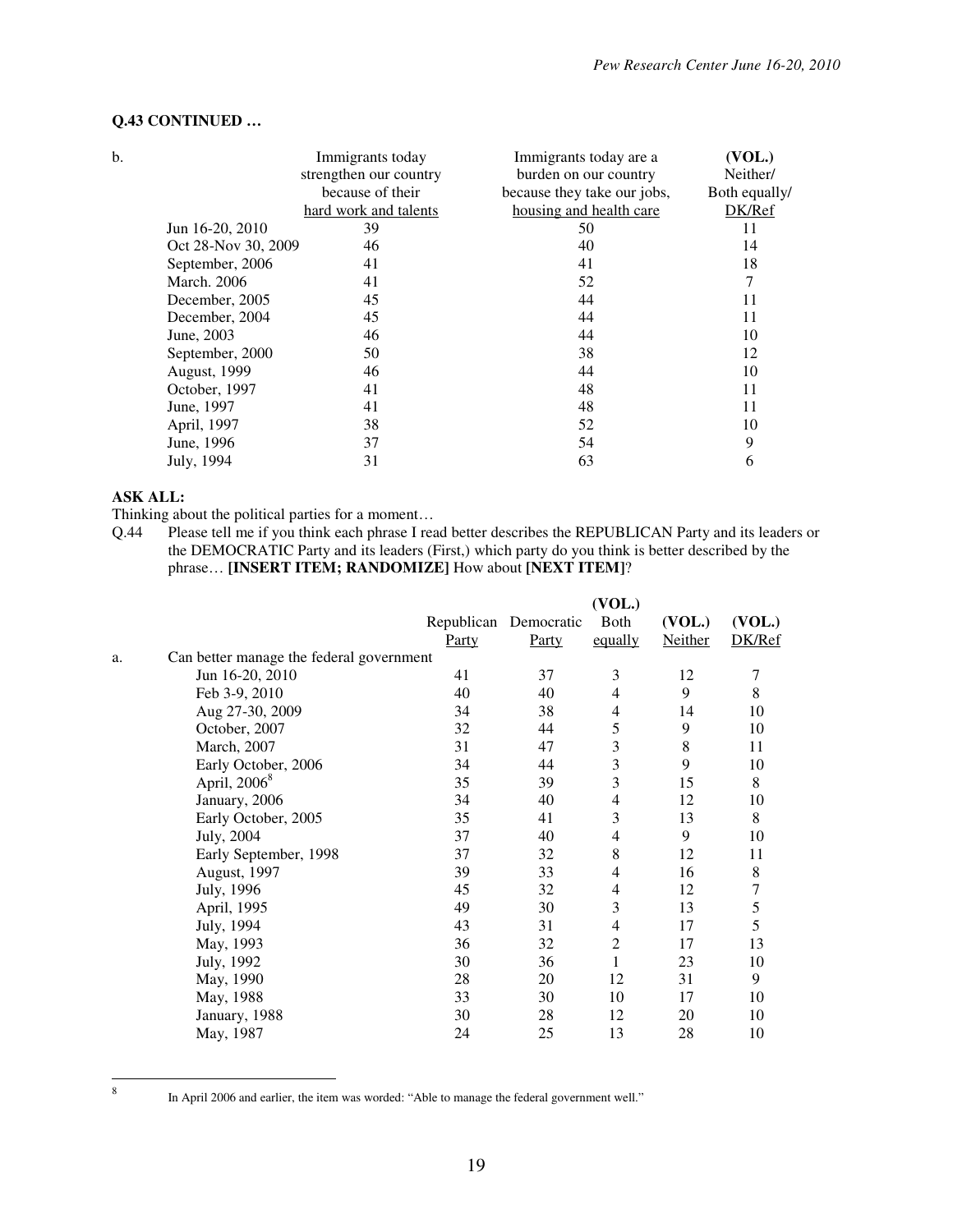|  |  | Q.44 CONTINUED |  |
|--|--|----------------|--|
|--|--|----------------|--|

|    |                                         |          |                       | (VOL.)              |                  |                         |
|----|-----------------------------------------|----------|-----------------------|---------------------|------------------|-------------------------|
|    |                                         |          | Republican Democratic | Both                | (VOL.)           | (VOL.)                  |
|    |                                         | Party    | <b>Party</b>          | equally             | <b>Neither</b>   | DK/Ref                  |
| b. | Can bring about the kind of changes the |          |                       |                     |                  |                         |
|    | country needs                           |          |                       |                     |                  |                         |
|    | Jun 16-20, 2010                         | 33       | 45                    | 3                   | 12               | 7                       |
|    | Feb 3-9, 2010                           | 34       | 46                    | $\overline{4}$      | 9                | $\tau$                  |
|    | Aug 27-30, 2009                         | 25       | 47                    | 5                   | 13               | 9                       |
|    | October, 2007                           | 26       | 48                    | 5                   | 11               | 10                      |
|    | March, 2007                             | 26       | 52                    | $\overline{4}$      | 9                | 9                       |
|    | Early October, 2006                     | 28       | 48                    | $\overline{4}$      | 10               | 10                      |
|    | April, 2006                             | 32       | 47                    | $\overline{2}$      | 12               | 7                       |
|    | Early October, 2005                     | 32       | 48                    | $\overline{4}$      | 9                | $\tau$                  |
|    | July, 2004                              | 35       | 46                    | 3                   | 7                | 9                       |
|    | Early September, 1998                   | 34       | 40                    | 7                   | 8                | 11                      |
|    | March, 1998                             | 32       | 45                    | 7                   | 8                | $\,8\,$                 |
|    | August, 1997                            | 38       | 40                    | $\overline{4}$      | 11               | $\tau$                  |
|    | July, 1996                              | 39       | 46                    | $\overline{2}$      | $\tau$           | 6                       |
|    | April, 1995                             | 51       | 34                    | $\overline{4}$      | $\tau$           | $\overline{4}$          |
|    | July, 1994                              | 39       | 42                    | $\overline{4}$      | 10               | $\mathfrak s$           |
|    |                                         | 30       | 49                    | $\overline{c}$      | 10               | 9                       |
|    | May, 1993                               | 24       |                       | $\overline{2}$      |                  | 11                      |
|    | July, 1992                              | 27       | 47<br>31              |                     | 16<br>18         |                         |
|    | May, 1990                               |          |                       | 13                  |                  | 11                      |
|    | May, 1988                               | 27       | 43                    | 9                   | 11               | 10                      |
|    | January, 1988                           | 28       | 37                    | 14                  | 11               | 10                      |
|    | May, 1987                               | 26       | 36                    | 14                  | 14               | 10                      |
| c. | Is more concerned with the needs of     |          |                       |                     |                  |                         |
|    | people like me                          |          |                       |                     |                  |                         |
|    | Jun 16-20, 2010                         | 34       | 50                    | $\overline{c}$      | 9                | 5                       |
|    | Feb 3-9, 2010                           | 31       | 51                    | $\mathfrak{Z}$      | $\,8\,$          | 7                       |
|    | Aug 27-30, 2009                         | 27       | 51                    | $\overline{4}$      | 10               | $\tau$                  |
|    | October, 2007                           | 25       | 54                    | 4                   | $\,8\,$          | 9                       |
|    | March, 2007                             | 26       | 55                    | $\overline{c}$      | $\tau$           | 10                      |
|    | Early October, 2006                     | 27       | 55                    | $\mathfrak{Z}$      | $\,8$            | 7                       |
|    | April, $2006^9$                         | 28       | 52                    | 3                   | 10               | $\tau$                  |
|    | Early October, 2005                     | 30       | 52                    | 5                   | $\tau$           | 6                       |
|    | July, 2004                              | 30       | 50                    | 5                   | $\,$ 8 $\,$      | $\tau$                  |
|    | Early September, 1998                   | 31       | 46                    | 5                   | 9                | 9                       |
|    |                                         |          |                       |                     |                  |                         |
|    | March, 1998<br>August, 1997             | 30<br>31 | 51<br>49              | $\overline{4}$<br>3 | 8<br>10          | 7<br>$\tau$             |
|    |                                         | 35       | 50                    | $\overline{c}$      | $\tau$           | 6                       |
|    | July, 1996                              | 39       |                       | $\sqrt{2}$          | $\boldsymbol{7}$ |                         |
|    | April, 1995                             |          | 49                    |                     |                  | 3                       |
|    | July, 1994                              | 35       | 49                    | $\overline{4}$      | 8                | $\overline{\mathbf{4}}$ |
|    | May, 1990                               | 21       | 42                    | 12                  | 18               | $\boldsymbol{7}$        |
|    | May, 1988                               | 23       | 51                    | $\,$ 8 $\,$         | 11               | $\boldsymbol{7}$        |
|    | January, 1988                           | 22       | 47                    | 11                  | 13               | $\tau$                  |
| d. | Selects better candidates for office    |          |                       |                     |                  |                         |
|    | Jun 16-20, 2010                         | 35       | 43                    | 4                   | 10               | 7                       |
|    | Feb 3-9, 2010                           | 35       | 42                    | $\mathfrak{Z}$      | 10               | 10                      |
|    | Aug 27-30, 2009                         | 28       | 46                    | 3                   | 13               | 11                      |
|    | October, 2007                           | 32       | 41                    | 6                   | 10               | 11                      |
|    |                                         |          |                       |                     |                  |                         |

<sup>&</sup>lt;sup>9</sup>

In April 2006 and earlier, the item was worded: "Is concerned with the needs of people like me."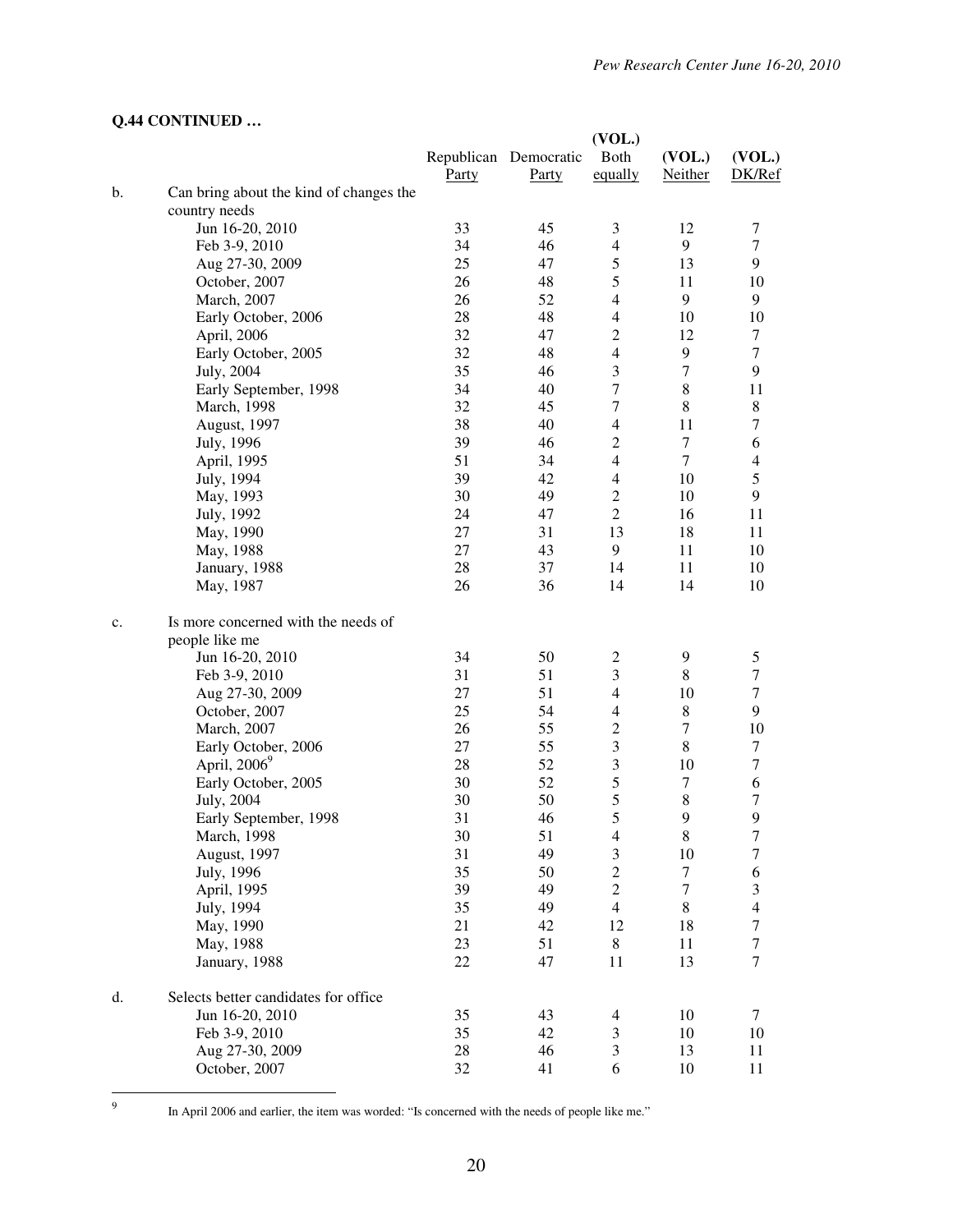|                                                |       |                       | (VOL.)         |                |               |
|------------------------------------------------|-------|-----------------------|----------------|----------------|---------------|
|                                                |       | Republican Democratic | Both           | (VOL.)         | (VOL.)        |
|                                                | Party | Party                 | equally        | <b>Neither</b> | DK/Ref        |
| July, 1998                                     | 34    | 33                    | 9              | 12             | 12            |
| March, 1998 <sup>10</sup>                      | 32    | 33                    | 12             | 12             | 11            |
| July, 1994                                     | 40    | 36                    | 6              | 13             | 5             |
| May, 1990                                      | 32    | 22                    | 21             | 17             | 8             |
| May, 1988                                      | 28    | 30                    | 13             | 19             | 10            |
| January, 1988                                  | 31    | 24                    | 18             | 18             | 9             |
| May, 1987                                      | 27    | 26                    | 25             | 13             | 9             |
| Governs in a more honest and ethical way<br>e. |       |                       |                |                |               |
| Jun 16-20, 2010                                | 31    | 41                    | 4              | 18             | 6             |
| August 27-30, 2009                             | 26    | 42                    | $\overline{4}$ | 20             | 9             |
| October, 2007                                  | 26    | 40                    | 6              | 19             | 9             |
| March, 2007                                    | 25    | 43                    | $\overline{4}$ | 18             | 10            |
| Early October, 2006                            | 27    | 41                    | 4              | 18             | 10            |
| April, 2006 <sup>11</sup>                      | 28    | 36                    | $\overline{4}$ | 23             | 9             |
| January, 2006                                  | 30    | 37                    | $\overline{4}$ | 19             | 10            |
| Early October, 2005                            | 30    | 40                    | 6              | 18             | 6             |
| July, 2004                                     | 34    | 37                    | 5              | 15             | 9             |
| Early September, 1998                          | 31    | 28                    | 6              | 23             | 12            |
| March, 1998                                    | 28    | 32                    | $\overline{7}$ | 24             | 9             |
| August, 1997                                   | 28    | 33                    | 5              | 26             | $\,$ 8 $\,$   |
| July, 1996                                     | 38    | 37                    | $\overline{2}$ | 18             | $\mathfrak s$ |
| April, 1995                                    | 35    | 36                    | $\overline{4}$ | 19             | 6             |
| July, 1994                                     | 32    | 35                    | 6              | 21             | 6             |

#### **Q.44 CONTINUED …**

#### **ASK ALL:**

Q.45 Now thinking about the positions of the parties these days … would you say **[INSERT FIRST ITEM]** is very conservative, conservative, moderate, liberal, or very liberal? How about **[INSERT NEXT ITEM]**? **[IF NECESSARY:** "Would you say **[ITEM]** is very conservative, conservative, moderate, liberal, or very liberal?"**]** 

|    |                                         | Very                 |                                            |    |    | Very    | (VOL.) |
|----|-----------------------------------------|----------------------|--------------------------------------------|----|----|---------|--------|
|    |                                         |                      | conservative Conservative Moderate Liberal |    |    | liberal | DK\Ref |
| a. | The Republican Party<br>Jun 16-20, 2010 | 17                   | 37                                         | 26 | 9  |         |        |
| b. | The Democratic Party<br>Jun 16-20, 2010 | $\blacktriangleleft$ | 10                                         | 28 | 31 | 23      | 6      |

#### **NO QUESTIONS 46-49**

 $\frac{1}{10}$ In March 1998 and earlier, the item was worded: "Selects good candidates for office."

<sup>11</sup> In April 2006 and earlier, the item was worded: "Governs in an honest and ethical way."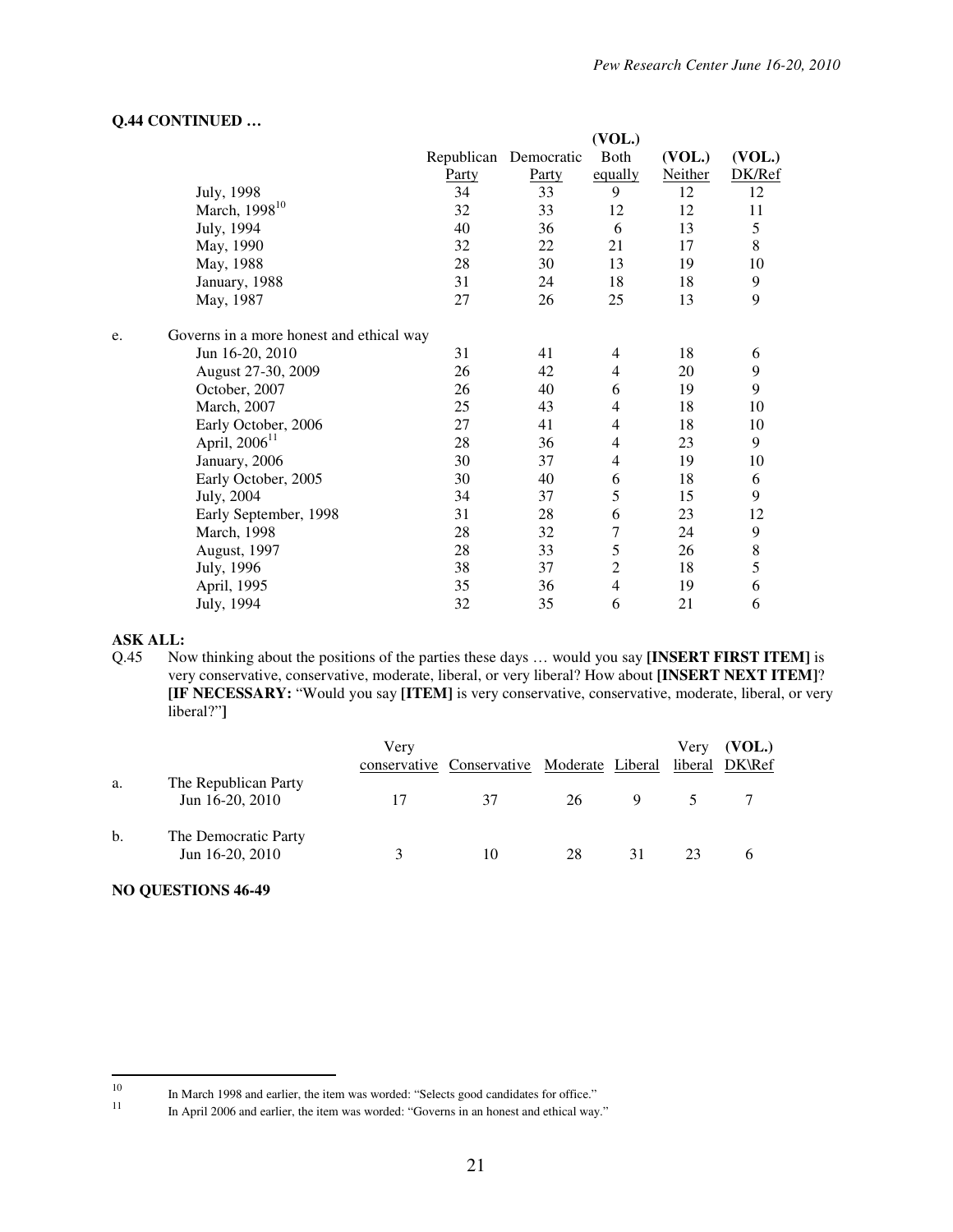# **ASK ALL:**<br>Q.50 As

As I read some possible government policies to address America's energy supply, tell me whether you would favor or oppose each. First, would you favor or oppose the government **[INSERT ITEM, RANDOMIZE]**? Would you favor or oppose the government **[INSERT NEXT ITEM]?**

|      |                                                            |       |        | (VOL.)         |
|------|------------------------------------------------------------|-------|--------|----------------|
|      |                                                            | Favor | Oppose | DK/Ref         |
| a.   | Allowing more offshore oil and gas drilling in U.S. waters |       |        |                |
|      | Jun 16-20, 2010                                            | 44    | 52     | $\overline{4}$ |
|      | May 6-9, 2010                                              | 54    | 38     | $\,8\,$        |
|      | Feb 3-9, 2010                                              | 63    | 31     | 6              |
|      | Apr 14-21, 2009                                            | 68    | 27     | 5              |
|      | September, 2008                                            | 67    | 28     | 5              |
| b.   | Promoting the increased use of nuclear power               |       |        |                |
|      | Jun 16-20, 2010                                            | 47    | 47     | 6              |
|      | May 6-9, 2010                                              | 45    | 44     | 11             |
|      | Feb 3-9, 2010                                              | 52    | 41     | $\tau$         |
|      | Apr 14-21, 2009                                            | 45    | 48     | $\tau$         |
|      | September, 2008                                            | 50    | 43     | $\tau$         |
|      | Late-February, 2008                                        | 44    | 48     | 8              |
|      | February, 2006                                             | 44    | 49     | $\overline{7}$ |
|      | Mid-September, 2005                                        | 39    | 53     | 8              |
| c.   | Increasing federal funding for research on wind, solar     |       |        |                |
|      | and hydrogen technology                                    |       |        |                |
|      | Jun 16-20, 2010                                            | 75    | 21     | $\mathfrak{Z}$ |
|      | May 6-9, 2010                                              | 73    | 22     | 5              |
|      | Feb 3-9, 2010                                              | 78    | 17     | 5              |
|      | Apr 14-21, 2009                                            | 82    | 15     | 3              |
|      | September, 2008                                            | 82    | 14     | $\overline{4}$ |
|      | Late-February, 2008                                        | 81    | 14     | 5              |
|      | February, 2006                                             | 82    | 14     | $\overline{4}$ |
|      | ASK FORM 1 ONLY [N=902]:                                   |       |        |                |
| d.F1 | Requiring that new homes and buildings meet higher         |       |        |                |
|      | efficiency standards                                       |       |        |                |
|      | Jun 16-20, 2010                                            | 78    | 18     | 3              |
|      | ASK FORM 2 ONLY [N=900]:                                   |       |        |                |
| e.F2 | Spending more on subway, rail and bus systems              |       |        |                |
|      | Jun 16-20, 2010                                            | 64    | 31     | 5              |
|      | May 6-9, 2010                                              | 65    | 28     | $\tau$         |
|      | Feb 3-9, 2010                                              | 70    | 25     | $\overline{4}$ |
|      | Apr 14-21, 2009                                            | 70    | 25     | 5              |
|      | Late-February, 2008                                        | 72    | 23     | 5              |
|      | February, 2006                                             | 68    | 26     | 6              |
|      | Mid-September, 2005                                        | 68    | 27     | 5              |
|      |                                                            |       |        |                |

**NO QUESTIONS 51-52**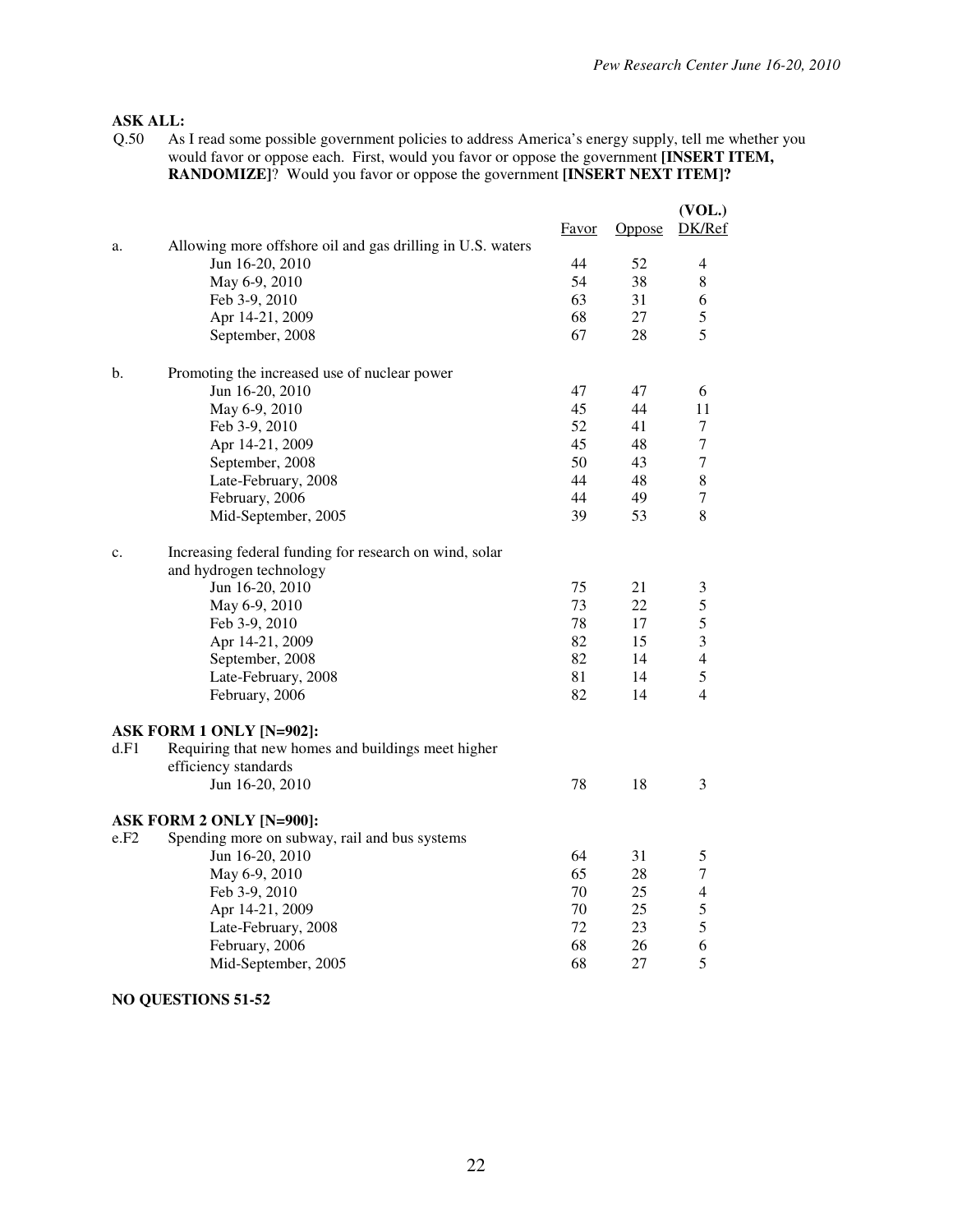### **ASK ALL:**

Q.53 Thinking about immigrants who are living in the U.S. illegally … Do you favor or oppose providing a way for illegal immigrants currently in the country to gain legal citizenship if they pass background checks, pay fines and have jobs?

| Jun $16-20$ |                           | Mar 31-Apr 21 | Dec  | June        |
|-------------|---------------------------|---------------|------|-------------|
| 2010        |                           | 2009          | 2007 | <u>2007</u> |
| 68          | Favor                     | 63            | 58   | 63          |
| 30          | Oppose                    | 34            | 35   | 30          |
|             | Don't know/Refused (VOL.) | 2             |      |             |

#### **NO QUESTIONS 54-56**

#### **ASK ALL:**

Q.57 Do you think the immigrants coming to this country today mostly take jobs away from American citizens, or do they mostly take jobs Americans don't want? **[IF BOTH, ASK:** "Well, which do most of them do?"**]**

|                              | Take      | Take          | (VOL.) | (VOL.) |
|------------------------------|-----------|---------------|--------|--------|
|                              | jobs away | unwanted jobs | Both   | DK/Ref |
| Jun 16-20, 2010              | 30        | 59            | 6      | 4      |
| <i>CBS:</i> May, $2007^{12}$ | 30        | 59            | 9      | 3      |
| CBS/NY Times: May, 2006      | 36        | 53            | 9      | 2      |
| CBS/NY Times: April, 2006    | 42        | 47            | 11     | 2      |
| <b>March</b> , 2006          | 24        | 65            | 5      | 6      |
| <i>CBS:</i> October, 2005    | 31        | 58            |        | 4      |
| <i>CBS</i> : July, 2005      | 33        | 52            | 10     |        |
| CBS/NY Times: January, 2004  | 39        | 53            | 4      |        |
| CBS/NY Times: July, 2003     | 30        | 59            | 6      | 5      |
| CBS: October, 1996           | 22        | 67            | 6      | 6      |
| CBS/NY Times: February, 1996 | 39        | 51            |        |        |
| CBS/NY Times: December, 1995 | 36        | 55            | n/a    | 10     |
| CBS: January, 1994           | 31        | 52            | 10     | 9      |
| CBS/NY Times: June, 1993     | 36        | 55            | n/a    | 9      |
| CBS/NY Times: June, 1986     | 34        | 52            | 9      |        |
| <i>NY Times: June, 1983</i>  | 42        | 47            | n/a    |        |
|                              |           |               |        |        |

#### **ASK ALL:**

Q.58 As you may know, the state of Arizona recently passed a law that requires police to verify the legal status of someone they have already stopped or arrested if they suspect that the person is in the country illegally. Do you approve or disapprove of Arizona's new immigration law?

Jun 16-20

 $\frac{2010}{64}$ 

Approve

32 Disapprove

3 Don't know/Refused **(VOL.)** 

 $\frac{1}{12}$ 

From April 2006 to May 2007, the question was worded "Do you think illegal immigrants …?" In October 2005 "mostly" was omitted from the question wording. In July 2005, 2004, 2003 and February 1996 "mostly" was included only in the second half of the question. In 1993 "most likely" was used in place of "mostly"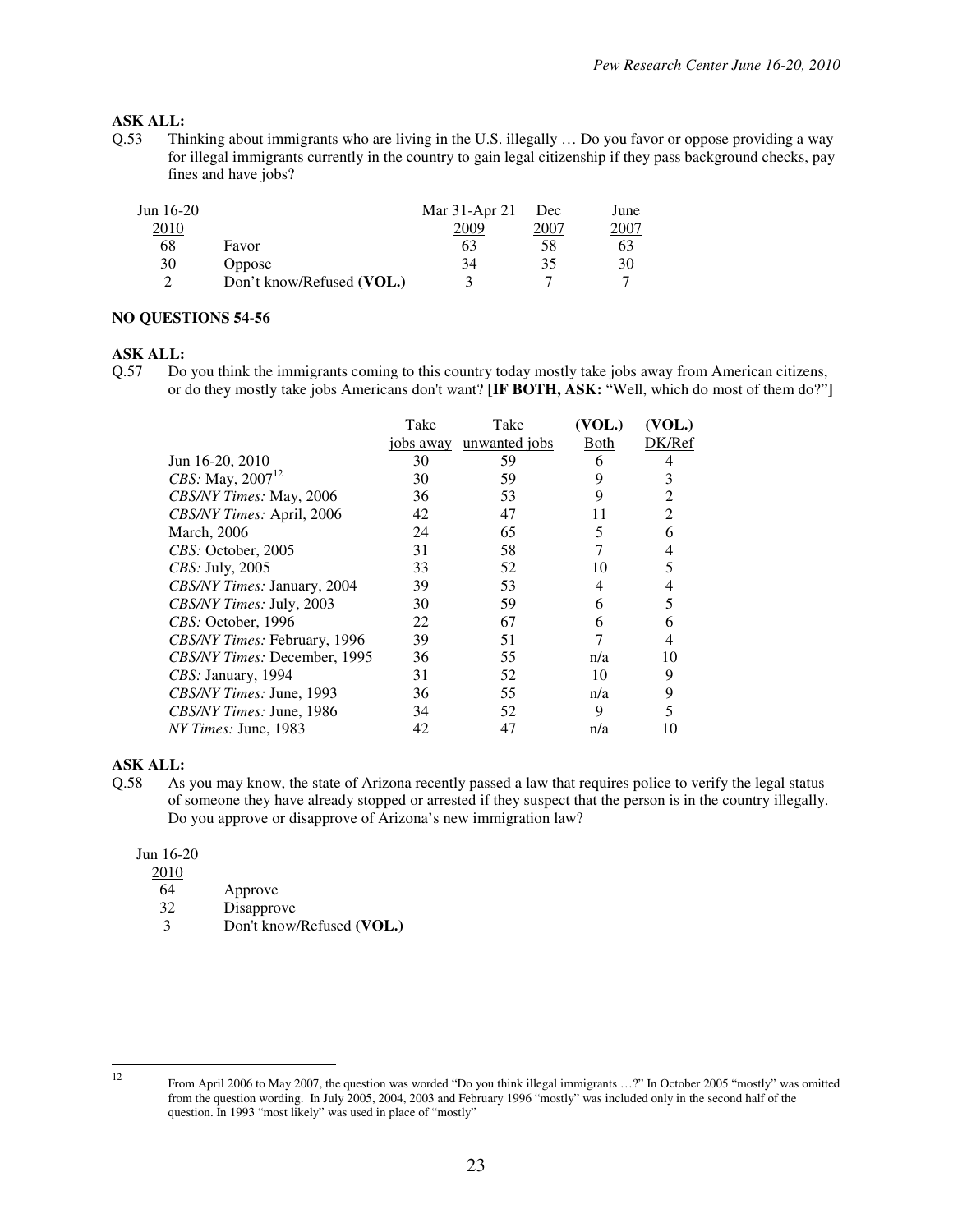# **ASK ALL:**<br>0.59 We

Were you aware that a child born to illegal immigrants in the U.S. is automatically a U.S. citizen, or weren't you aware of that?

| Jun $16-20$<br>2010 |                           | March<br>2006 |
|---------------------|---------------------------|---------------|
| 85                  | Yes, aware                | 80            |
| 14                  | No, not aware             | 19            |
| $\ast$              | Don't know/Refused (VOL.) |               |

#### **ASK ALL:**

Q.60 Would you favor changing the Constitution so that the parents must be legal residents of the U.S. in order for their newborn child to be a citizen, or should the Constitution be left as it is?

| Jun $16-20$ |                                    | March |
|-------------|------------------------------------|-------|
| 2010        |                                    | 2006  |
| 41          | <b>Favor changing Constitution</b> | 42    |
| 56.         | Leave Constitution as is           | 54    |
|             | Don't know/Refused (VOL.)          |       |

### **ASK FORM 1 ONLY [N=902]:**

Now thinking about Afghanistan…

Q.61F1 How well is the U.S. military effort in Afghanistan going? **[READ IN ORDER]**

| Jun $16-20$ |                           | Mar 10-14 |      | Dec 9-13 Oct 28-Nov 8 Jan 7-11 |      | Feb  |
|-------------|---------------------------|-----------|------|--------------------------------|------|------|
| 2010        |                           | 2010      | 2009 | 2009                           | 2009 | 2008 |
| 8           | Very well                 |           |      | 4                              |      | 10   |
| 40          | Fairly well               | 43        | 39   | 32                             | 38   | 38   |
| 32          | Not too well              | 22        | 32   | 41                             | 34   | 31   |
| 13          | Not at all well           | 13        |      | 16                             |      | 10   |
|             | Don't know/Refused (VOL.) |           | 10   |                                | 10   |      |

#### **ASK FORM 1 ONLY [N=902]:**

Q.62F1 Regardless of what you think about the original decision to use military force in Afghanistan, do you now believe that the United States will definitely succeed, probably succeed, probably fail, or definitely fail in achieving its goals in Afghanistan?

| Jun $16-20$ |                           | Mar 10-14 | Dec 9-13 | Jan $7-11$ |
|-------------|---------------------------|-----------|----------|------------|
| 2010        |                           | 2010      | 2009     | 2009       |
| 14          | Definitely succeed        | 12        |          | 13         |
| 45          | Probably succeed          | 46        | 48       | 49         |
| 26          | Probably fail             | 22        | 25       | 23         |
|             | Definitely fail           |           |          | O          |
| 8           | Don't know/Refused (VOL.) |           |          | Q          |

#### **ASK FORM 1 ONLY [N=902]:**

Q.63F1 Do you think the U.S. and NATO should keep military troops in Afghanistan until the situation has stabilized, or do you think the U.S. and NATO should remove their troops as soon as possible?

|              |                            | $-GAP-$                 | $-GAP-$ | $-GAP-$ Mid- |      | -GAP- |      | Late -GAP- |
|--------------|----------------------------|-------------------------|---------|--------------|------|-------|------|------------|
| Jun $16-20$  |                            | Apr 15-May 5 Sept 10-15 |         | June         | Sept | April | Feb  | May        |
| 2010         |                            | 2010                    | 2009    | 2009         | 2008 | 2008  | 2008 | 2007       |
| 53           | Keep troops in Afghanistan | 48                      | 50      | 57           | 61   | 50    | 61   | 50         |
| 40           | Remove their troops        | 45                      | 43      | 38           | 33   | 44    | 32   | 42         |
| <sub>(</sub> | Don't know/Refused (VOL.)  |                         |         |              | h    |       |      |            |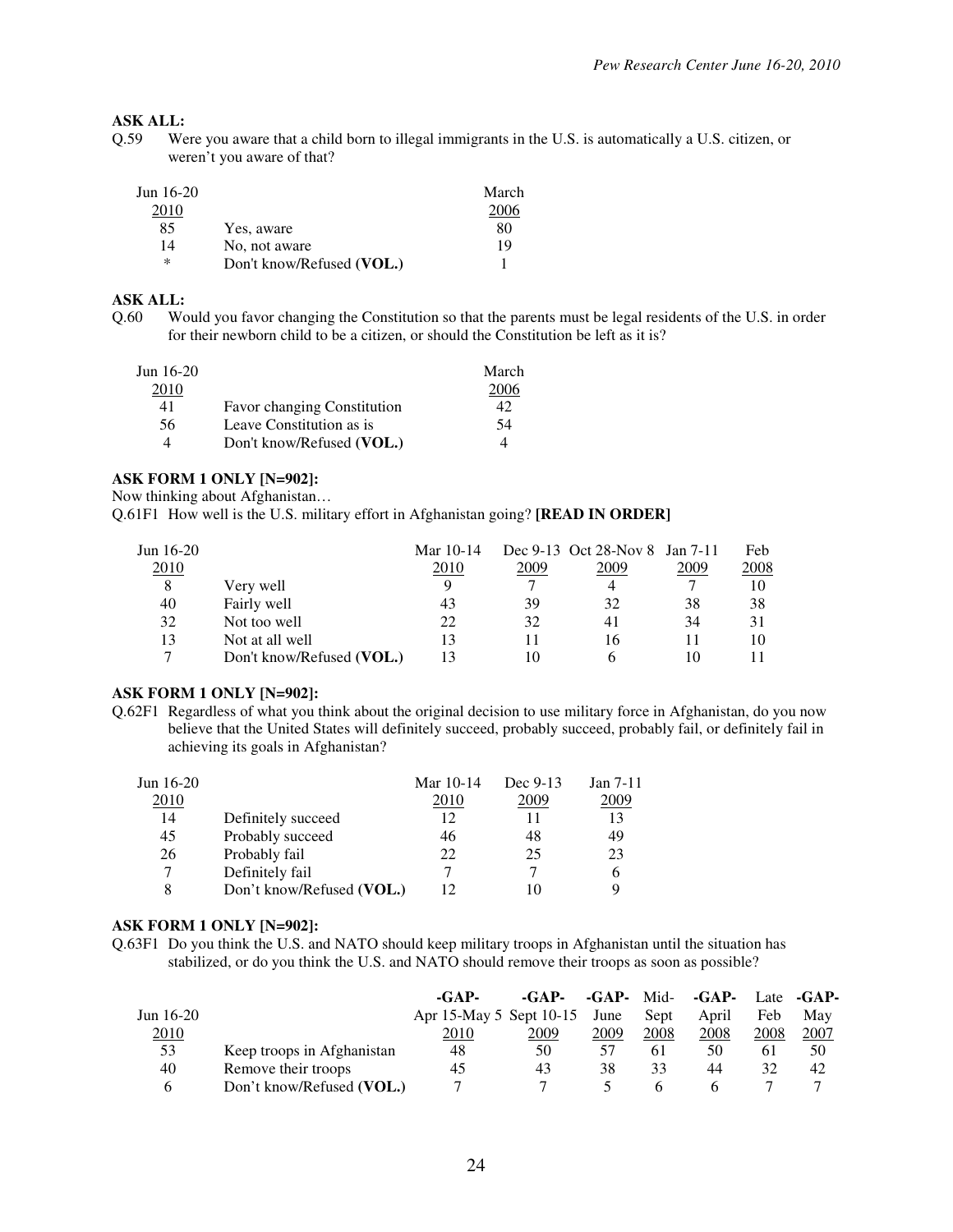### **NO QUESTION 64**

# **ASK FORM 2 ONLY [N=900]:**

Now thinking about Iraq…

Q.65F2 How well is the U.S. military effort in Iraq going **[READ IN ORDER]**?

|                            | Very             | Fairly | Not too | Not at all | (VOL.)                   |
|----------------------------|------------------|--------|---------|------------|--------------------------|
|                            | well             | well   | well    | well       | DK/Ref                   |
| Jun 16-20, 2010            | 9                | 45     | 26      | 15         | 5                        |
| Mar 10-14, 2010            | 12               | 42     | 23      | 12         | 11                       |
| Dec 9-13, 2009             | 10               | 45     | 24      | 12         | 8                        |
| Jan 7-11, 2009             | 16               | 43     | 26      | 10         | 5                        |
| Mid-October, 2008          | 17               | 40     | 26      | 12         | 5                        |
| September, 2008            | 19               | 39     | 24      | 13         | 5                        |
| June, 2008                 | 10               | 34     | 31      | 21         | $\overline{4}$           |
| April, 2008                | 10               | 34     | 28      | 24         | 4                        |
| Late February, 2008        | 12               | 36     | 25      | 23         | 4                        |
| Late December, 2007        | 11               | 30     | 31      | 23         | 5                        |
| November, 2007             | 11               | 37     | 29      | 19         | $\overline{\mathbf{4}}$  |
| October, 2007              | 10               | 34     | 29      | 22         | 5                        |
| September, 2007            | 9                | 32     | 30      | 24         | 5                        |
| July, 2007                 | 8                | 28     | 34      | 25         | 5                        |
| June, 2007                 | $\tau$           | 27     | 33      | 28         | 5                        |
| April, 2007                | 7                | 31     | 34      | 25         | 3                        |
| March, 2007                | 10               | 30     | 32      | 24         | $\overline{4}$           |
| February, 2007             | 5                | 25     | 38      | 29         | 3                        |
| Mid-January, 2007          | $\tau$           | 28     | 32      | 30         | $\overline{\mathbf{3}}$  |
| December, 2006             | $\overline{4}$   | 28     | 37      | 27         | 4                        |
| Mid-November, 2006         | 6                | 26     | 34      | 30         | $\overline{4}$           |
| Early November, 2006 (RVs) | $\boldsymbol{7}$ | 30     | 32      | 27         | $\overline{\mathcal{L}}$ |
| Late October, 2006         | 5                | 30     | 34      | 25         | 6                        |
| Early October, 2006        | 8                | 29     | 33      | 25         | 5                        |
| Early September, 2006      | $8\,$            | 39     | 28      | 20         | 5                        |
| August, 2006               | 8                | 33     | 32      | 23         | $\overline{4}$           |
| June, 2006                 | 16               | 37     | 25      | 18         | $\overline{4}$           |
| April, 2006                | 13               | 34     | 29      | 21         | 3                        |
| March, 2006                | 9                | 34     | 30      | 21         | 6                        |
| February, 2006             | 13               | 38     | 29      | 17         | 3                        |
| January, 2006              | 12               | 39     | 27      | 17         | 5                        |
| December, 2005             | 14               | 37     | 29      | 17         | 3                        |
| Early October, 2005        | 9                | 35     | 31      | 22         | $\mathfrak{Z}$           |
| Mid-September, 2005        | 12               | 41     | 26      | 18         | 3                        |
| July, 2005                 | 14               | 38     | 27      | 17         | $\overline{4}$           |
| June, 2005                 | 9                | 41     | 27      | 19         | $\overline{4}$           |
| February, 2005             | 14               | 40     | 25      | 17         | $\overline{4}$           |
| January, 2005              | 9                | 39     | 29      | 20         | 3                        |
| December, 2004             | 10               | 40     | 28      | 18         | $\overline{\mathbf{4}}$  |
| Mid-October, 2004          | 13               | 38     | 26      | 17         | 6                        |
| September, 2004            | 12               | 40     | 26      | 18         | $\overline{\mathbf{4}}$  |
| August, 2004               | 12               | 41     | 28      | 16         | 3                        |
| July, 2004                 | 13               | 42     | 26      | 16         | 3                        |
| June, 2004                 | 16               | 41     | 25      | 14         | $\overline{\mathbf{4}}$  |
| May, 2004                  | 10               | 36     | 32      | 19         | 3                        |
| Late April, 2004           | 12               | 43     | 26      | 15         | $\overline{\mathcal{L}}$ |
| Early April, 2004          | 14               | 43     | 26      | 13         | $\overline{\mathcal{L}}$ |
| Mid-March, 2004            | 16               | 45     | 26      | 11         | $\overline{c}$           |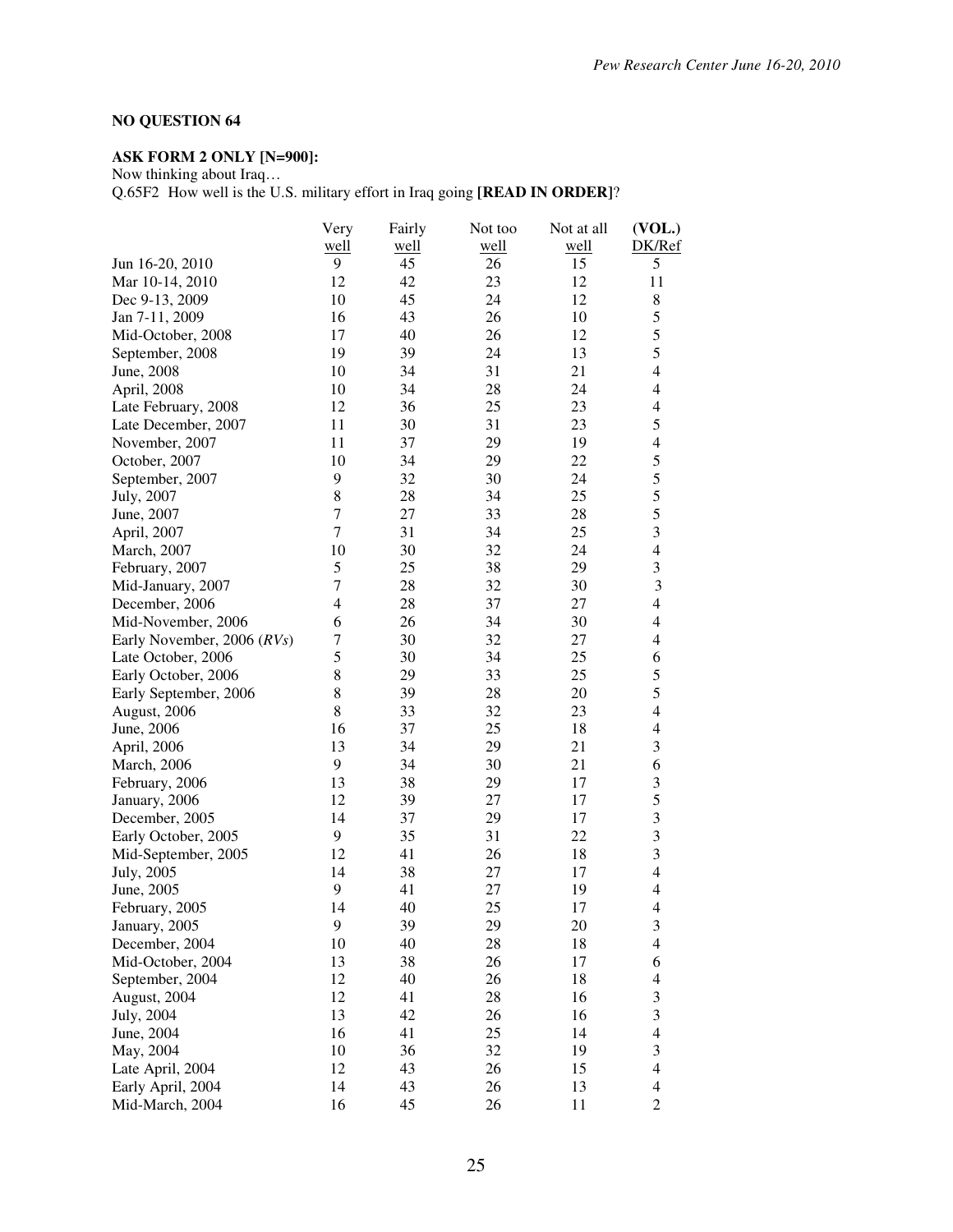#### **Q.65F2 CONTINUED…**

|                        | Very | Fairly | Not too | Not at all | (VOL.) |
|------------------------|------|--------|---------|------------|--------|
|                        | well | well   | well    | well       | DK/Ref |
| Early February, 2004   | 17   | 46     | 23      | 11         |        |
| Mid-January, 2004      | 22   | 51     | 18      | 6          |        |
| Early January, 2004    | 23   | 47     | 18      |            |        |
| December, 2003         | 28   | 47     | 16      | 6          |        |
| October, 2003          | 16   | 44     | 25      | 11         | 4      |
| September, 2003        | 15   | 47     | 26      | 9          |        |
| August, 2003           | 19   | 43     | 24      | 11         |        |
| Early July, 2003       | 23   | 52     | 16      |            |        |
| April 10-16, 2003      | 61   | 32     | 3       |            | 3      |
| April 8-9, 2003        | 60   | 32     | 3       | 3          |        |
| April 2-7, 2003        | 55   | 37     | 3       |            |        |
| March 25-April 1, 2003 | 39   | 46     | 8       |            |        |
| March 23-24, 2003      | 45   | 41     | 6       |            |        |
| March 20-22, 2003      | 65   | 25     |         |            |        |

### **ASK FORM 2 ONLY [N=900]:**

Q.66F2 Regardless of what you think about the original decision to use military force in Iraq, do you now believe that the United States will definitely succeed, probably succeed, probably fail, or definitely fail in achieving its goals in Iraq?

|                     | Definitely | Probably | Probably    | Definitely | (VOL.) |
|---------------------|------------|----------|-------------|------------|--------|
|                     | succeed    | succeed  | <u>fail</u> | fail       | DK/Ref |
| Jun 16-20, 2010     | 13         | 45       | 29          | 6          |        |
| Mar 10-14, 2010     | 12         | 47       | 22          | 8          | 10     |
| Dec 9-13, 2009      | 11         | 52       | 22          | 7          | 8      |
| Jan, 2009           | 15         | 46       | 22          | 7          | 10     |
| September, 2008     | 18         | 40       | 24          | 10         | 8      |
| June, 2008          | 12         | 38       | 31          | 11         | 8      |
| April, 2008         | 12         | 35       | 30          | 16         |        |
| Late February, 2008 | 13         | 40       | 26          | 13         | 8      |
| Late December, 2007 | 10         | 35       | 31          | 14         | 10     |
| November, 2007      | 11         | 37       | 33          | 13         | 6      |
| October, 2007       | 11         | 35       | 31          | 13         | 10     |
| September, 2007     | 8          | 34       | 32          | 15         | 11     |
| July, 2007          | 9          | 34       | 32          | 17         | 8      |
| April, 2007         | 9          | 36       | 30          | 16         | 9      |
| February, 2007      | 7          | 40       | 34          | 12         |        |
| November, 2006      | 12         | 41       | 28          | 13         | 6      |
| Mid-September, 2006 | 13         | 44       | 26          | 9          | 8      |
| August, 2006        | 14         | 40       | 28          | 12         | 6      |
|                     |            |          |             |            |        |

#### **ASK FORM 2 ONLY [N=900]:**

Q.67F2 Do you think Barack Obama is removing troops from Iraq **[RANDOMIZE:** too quickly, not quickly enough**]** or handling it about right?

| Jun 16-20 |                           | Oct $28$ -Nov $8$ |
|-----------|---------------------------|-------------------|
| 2010      |                           |                   |
| 13        | Too quickly               |                   |
| 33        | Not quickly enough        | 29                |
| 47        | Handling it about right   | 49                |
| 7         | Don't know/Refused (VOL.) |                   |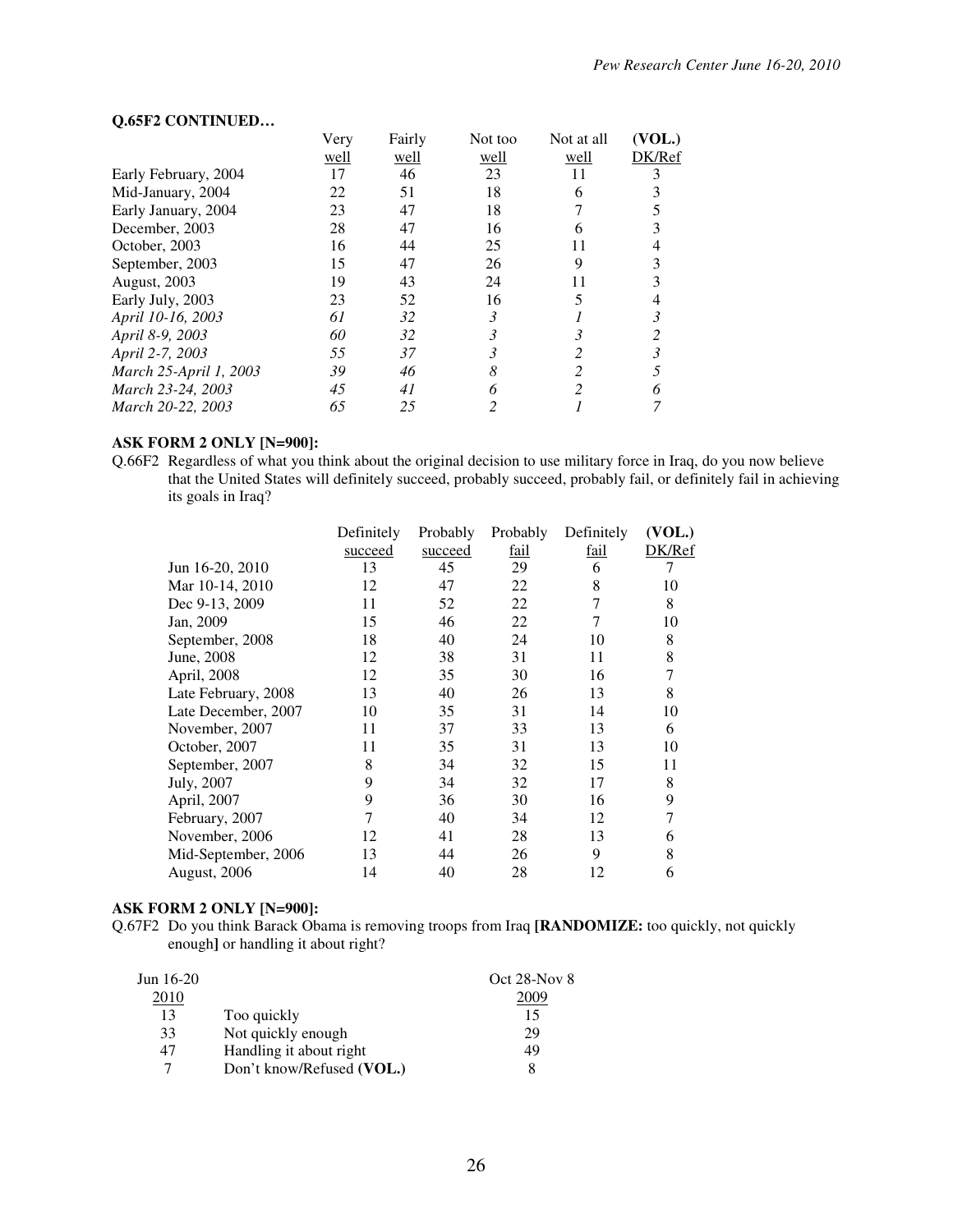### **Q.67F2 CONTINUED…**

#### **TREND FOR COMPARISON**

 Do you think Barack Obama will remove troops from Iraq TOO QUICKLY, that he will wait TOO LONG, or do you think he will handle it about right?

|                                     | Jan $7-11$ |
|-------------------------------------|------------|
|                                     | 2009       |
| Remove troops from Iraq too quickly | 19         |
| Wait too long                       | h          |
| Handle it about right               | 67         |
| Don't know/Refused (VOL.)           |            |

#### **NO QUESTIONS 68-79**

#### **ASK ALL:**

Q.80 How much, if anything, have you heard or read about the Tea Party movement that has been involved in campaigns and protests in the U.S. over the past year? Have you heard … **[READ]**

| Jun $16-20$ |                           | May 20-23 | Mar 11-21   |
|-------------|---------------------------|-----------|-------------|
| 2010        |                           | 2010      | $2010^{13}$ |
| 30          | A lot                     | 38        | 26          |
| 43          | A little                  | 38        | 42          |
| 26          | Nothing at all            | 24        | 30          |
|             | Don't know/Refused (VOL.) |           |             |

#### **ASK IF HEARD A LOT OR A LITTLE (Q.80=1,2):**

Q.81 From what you know, do you strongly agree, agree, disagree or strongly disagree with the Tea Party movement, or don't you have an opinion either way?

#### **BASED ON TOTAL:**

| Jun 16-20 |                           | May 20-23 | Mar 11-21 |
|-----------|---------------------------|-----------|-----------|
| 2010      |                           | 2010      | 2010      |
| 9         | Strongly agree            | 10        | 9         |
| 15        | Agree                     | 15        | 15        |
| 10        | Disagree                  | 8         |           |
| 8         | Strongly disagree         | 10        |           |
| 30        | No opinion either way     | 31        | 29        |
| *         | Refused (VOL.)            |           |           |
| 27        | Not heard of Tea Party/DK | 25        |           |

 $13\,$ 

<sup>13</sup> In March 11-21, 2010, question was worded: "the Tea Party protests that have taken place in the U.S. over the past year?"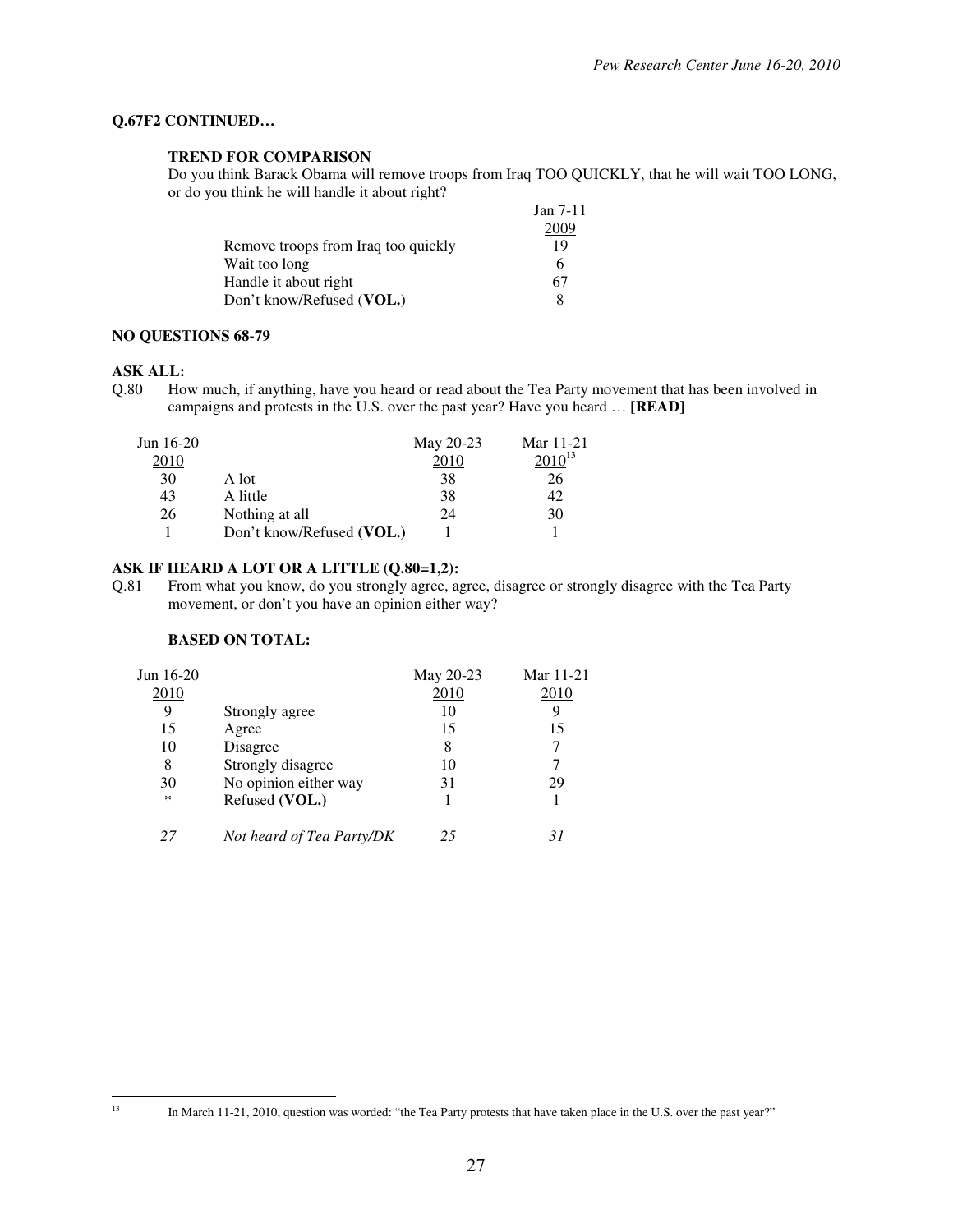# **ASK IF HEARD A LOT OR A LITTLE (Q.80=1,2):** 0.82 Would you say the Tea Party movement is very

Would you say the Tea Party movement is very conservative, conservative, moderate, liberal, or very liberal or don't you have an opinion?

#### **BASED ON TOTAL:**

Jun 16-20

- 2010
- 17 Very conservative<br>18 Conservative
- 18 Conservative<br>7 Moderate
- 7 Moderate<br>3 Liberal
- Liberal
- 1 Very liberal<br>27 No opinion
- $27$  No opinion<br>\* Refused (V)
- Refused (VOL.)
- *27 Not heard of Tea Party/DK*

### **NO QUESTIONS 83-85**

# **ASK ALL:**

In politics TODAY, do you consider yourself a Republican, Democrat, or Independent? **ASK IF ANSWERED 3, 4, 5 OR 9 IN PARTY:**<br>PARTYLN As of today do you lean more to

As of today do you lean more to the Republican Party or more to the Democratic Party?

|                      |            |          |             | (VOL.)         | (VOL.)       |                         |           |      |
|----------------------|------------|----------|-------------|----------------|--------------|-------------------------|-----------|------|
|                      |            |          |             | No             | Other        | (VOL.)                  | Lean Lean |      |
|                      | Republican | Democrat | Independent | preference     | party        | DK/Ref                  | Rep       | Dem  |
| Jun 16-20, 2010      | 27         | 34       | 34          | 3              | 1            | $\overline{2}$          | 15        | 15   |
| Apr 21-26, 2010      | 26         | 33       | 36          | 3              | $\mathbf{1}$ | 3                       | 16        | 13   |
| Apr 8-11, 2010       | 23         | 32       | 38          | 5              | $\ast$       | $\overline{c}$          | 17        | 13   |
| Apr 1-5, 2010        | 24         | 29       | 40          | 3              | $\mathbf{1}$ | 3                       | 17        | 15   |
| Mar 18-21, 2010      | 24         | 30       | 40          | $\overline{c}$ | 1            | 3                       | 17        | 13   |
| Mar 11-21, 2010      | 28         | 34       | 32          | 3              | *            | 3                       | 13        | 12   |
| Mar 10-14, 2010      | 22         | 33       | 37          | 6              | *            | 3                       | 14        | 13   |
| Feb 3-9, 2010        | 26         | 31       | 37          | 3              | *            | $\overline{\mathbf{3}}$ | 14        | 17   |
| Jan 6-10, 2010       | 22         | 33       | 42          | $\overline{2}$ | $\mathbf{1}$ | $\overline{c}$          | 17        | 16   |
| Dec 9-13, 2009       | 25         | 32       | 38          | $\overline{2}$ | *            | $\overline{c}$          | 14        | 15   |
| Oct 28-Nov 8, 2009   | 27         | 35       | 32          | 3              | *            | $\overline{c}$          | 13        | 13   |
| Sep 30-Oct 4, 2009   | 23         | 34       | 37          | 3              | 1            | 3                       | 16        | 14   |
| Sep 10-15, 2009      | 23         | 34       | 34          | 4              | *            | 5                       | 13        | 17   |
| Aug 20-27, 2009      | 26         | 32       | 36          | 3              | *            | 3                       | 14        | 16   |
| Aug 11-17, 2009      | 23         | 33       | 38          | 3              | *            | 3                       | 16        | 15   |
| Jul 22-26, 2009      | 22         | 34       | 37          | 5              | *            | $\overline{2}$          | 15        | 14   |
| Jun 10-14, 2009      | 25         | 34       | 34          | $\overline{3}$ | *            | $\overline{3}$          | 11        | 16   |
| <b>Yearly Totals</b> |            |          |             |                |              |                         |           |      |
| 2009                 | 23.9       | 34.4     | 35.1        | 3.4            | $\cdot$ 4    | 2.8                     | 13.1      | 15.7 |
| 2008                 | 25.3       | 35.8     | 31.7        | 3.8            | $\cdot$ 3    | 3.1                     | 10.5      | 15.4 |
| 2007                 | 25.4       | 32.9     | 33.7        | 4.6            | .4           | 3.1                     | 10.7      | 16.7 |
| 2006                 | 27.6       | 32.8     | 30.3        | 5.0            | .4           | 3.9                     | 10.2      | 14.5 |
| 2005                 | 29.2       | 32.8     | 30.3        | 4.5            | .3           | 2.8                     | 10.2      | 14.9 |
| 2004                 | 29.7       | 33.4     | 29.8        | 3.9            | .4           | 2.9                     | 11.7      | 13.4 |
| 2003                 | 29.8       | 31.4     | 31.2        | 4.7            | $.5\,$       | 2.5                     | 12.1      | 13.0 |
| 2002                 | 30.3       | 31.2     | 30.1        | 5.1            | .7           | 2.7                     | 12.6      | 11.6 |
| 2001                 | 29.2       | 33.6     | 28.9        | 5.1            | .5           | 2.7                     | 11.7      | 11.4 |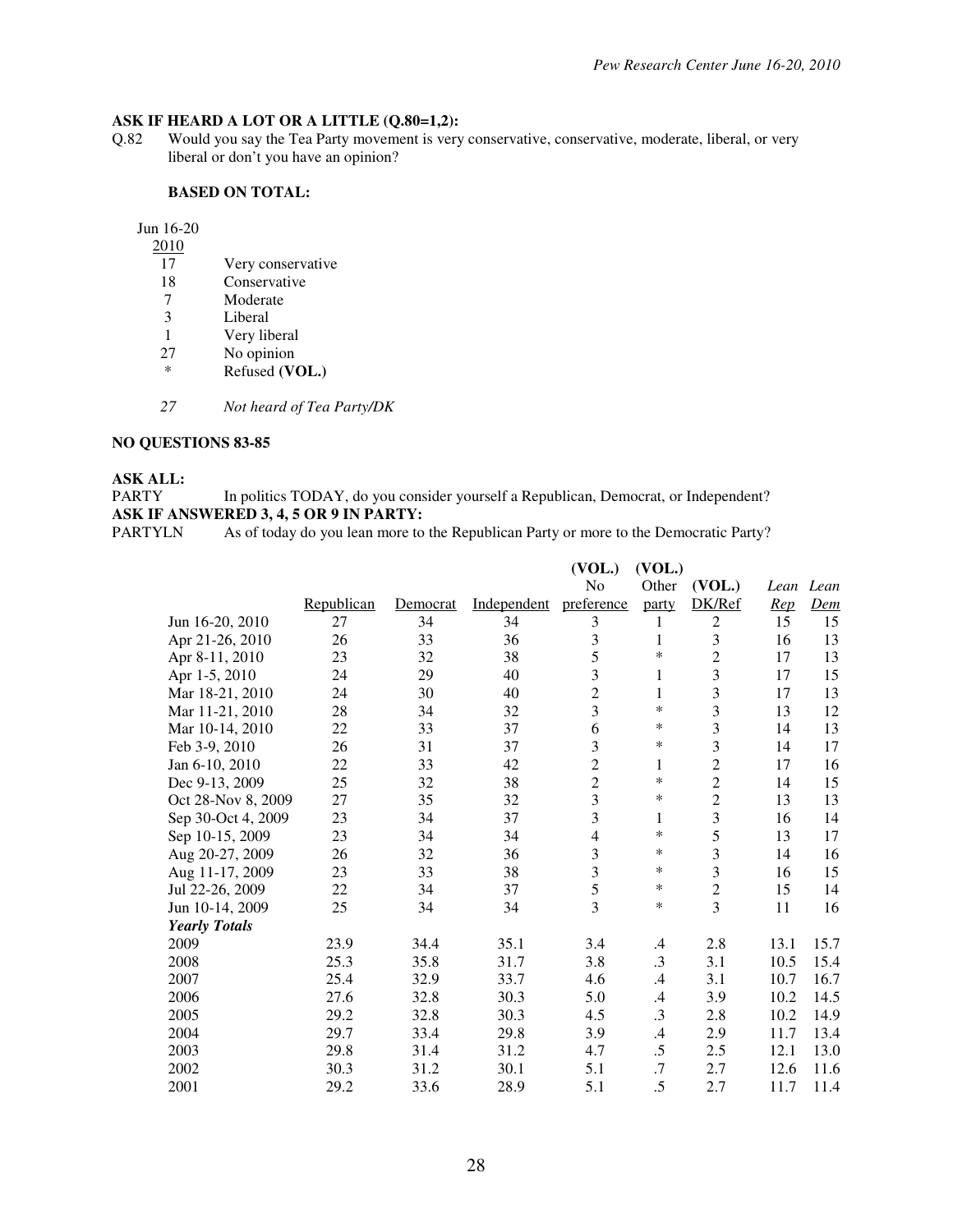### **PARTY/PARTYLN CONTINUED…**

|                   |            |          |             | (VOL.)     | (VOL.) |        |      |           |
|-------------------|------------|----------|-------------|------------|--------|--------|------|-----------|
|                   |            |          |             | No         | Other  | (VOL.) |      | Lean Lean |
|                   | Republican | Democrat | Independent | preference | party  | DK/Ref | Rep  | Dem       |
| 2001 Post-Sept 11 | 30.9       | 31.8     | 27.9        | 5.2        | .6     | 3.6    | 11.7 | 9.4       |
| 2001 Pre-Sept 11  | 28.2       | 34.6     | 29.5        | 5.0        | .5     | 2.1    | 11.7 | 12.5      |
| 2000              | 27.5       | 32.5     | 29.5        | 5.9        | .5     | 4.0    | 11.6 | 11.6      |
| 1999              | 26.6       | 33.5     | 33.7        | 3.9        | .5     | 1.9    | 13.0 | 14.5      |
| 1998              | 27.5       | 33.2     | 31.9        | 4.6        | .4     | 2.4    | 11.8 | 13.5      |
| 1997              | 28.2       | 33.3     | 31.9        | 4.0        | .4     | 2.3    | 12.3 | 13.8      |
| 1996              | 29.2       | 32.7     | 33.0        | 5.2        |        | --     | 12.7 | 15.6      |
| 1995              | 31.4       | 29.7     | 33.4        | 5.4        |        | --     | 14.4 | 12.9      |
| 1994              | 29.8       | 31.8     | 33.8        | 4.6        |        |        | 14.3 | 12.6      |
| 1993              | 27.4       | 33.8     | 34.0        | 4.8        |        |        | 11.8 | 14.7      |
| 1992              | 27.7       | 32.7     | 35.7        | 3.9        |        |        | 13.8 | 15.8      |
| 1991              | 30.9       | 31.4     | 33.2        | 4.5        |        |        | 14.6 | 10.8      |
| 1990              | 31.0       | 33.1     | 29.1        | 6.8        |        |        | 12.4 | 11.3      |
| 1989              | 33         | 33       | 34          | --         |        |        |      |           |
| 1987              | 26         | 35       | 39          |            |        |        |      |           |

# **ASK REPUBLICANS AND REPUBLICAN LEANERS (PARTY=1 OR PARTYLN=1):**<br>Q.86 Would you like to see Republican leaders in Washington move in a more conservative

Would you like to see Republican leaders in Washington move in a more conservative direction or a more moderate direction?

#### **BASED ON REPUBLICAN AND REPUBLICAN-LEANING REGISTERED VOTERS [N=717]:**

|           |                           |            | <b>BASED ON VOTERS</b> |
|-----------|---------------------------|------------|------------------------|
| Jun 16-20 |                           | Jan $6-10$ | Nov $6-9^{14}$         |
| 2010      |                           | 2010       | 2008                   |
| 59        | Conservative              | 55         | 60                     |
| 35        | Moderate                  | 38         | 35                     |
|           | No change (VOL.)          |            |                        |
| 4         | Don't know/Refused (VOL.) |            |                        |

### **ASK DEMOCRATS AND DEMOCRATIC LEANERS (PARTY=2 OR PARTYLN=2):**

Q.87 Would you like to see Democratic leaders in Washington move in a more liberal direction or a more moderate direction?

#### **BASED ON DEMOCRATIC AND DEMOCRATIC-LEANING REGISTERED VOTERS [N=673]:**

|           |                           |            | <b>BASED ON VOTERS</b> |
|-----------|---------------------------|------------|------------------------|
| Jun 16-20 |                           | Jan $6-10$ | Nov $6-9^{15}$         |
| 2010      |                           | 2010       | 2008                   |
| 37        | Liberal                   | 33         | 33                     |
| 53        | Moderate                  | 56         | 57                     |
| 5         | No change (VOL.)          | 3          |                        |
| h         | Don't know/Refused (VOL.) |            |                        |

 $14$ <sup>14</sup> Data from post-election callback survey of people who reported voting in the 2008 election.<br>
Dete from post-election callback survey of people who reported voting in the 2008 election.

Data from post-election callback survey of people who reported voting in the 2008 election.